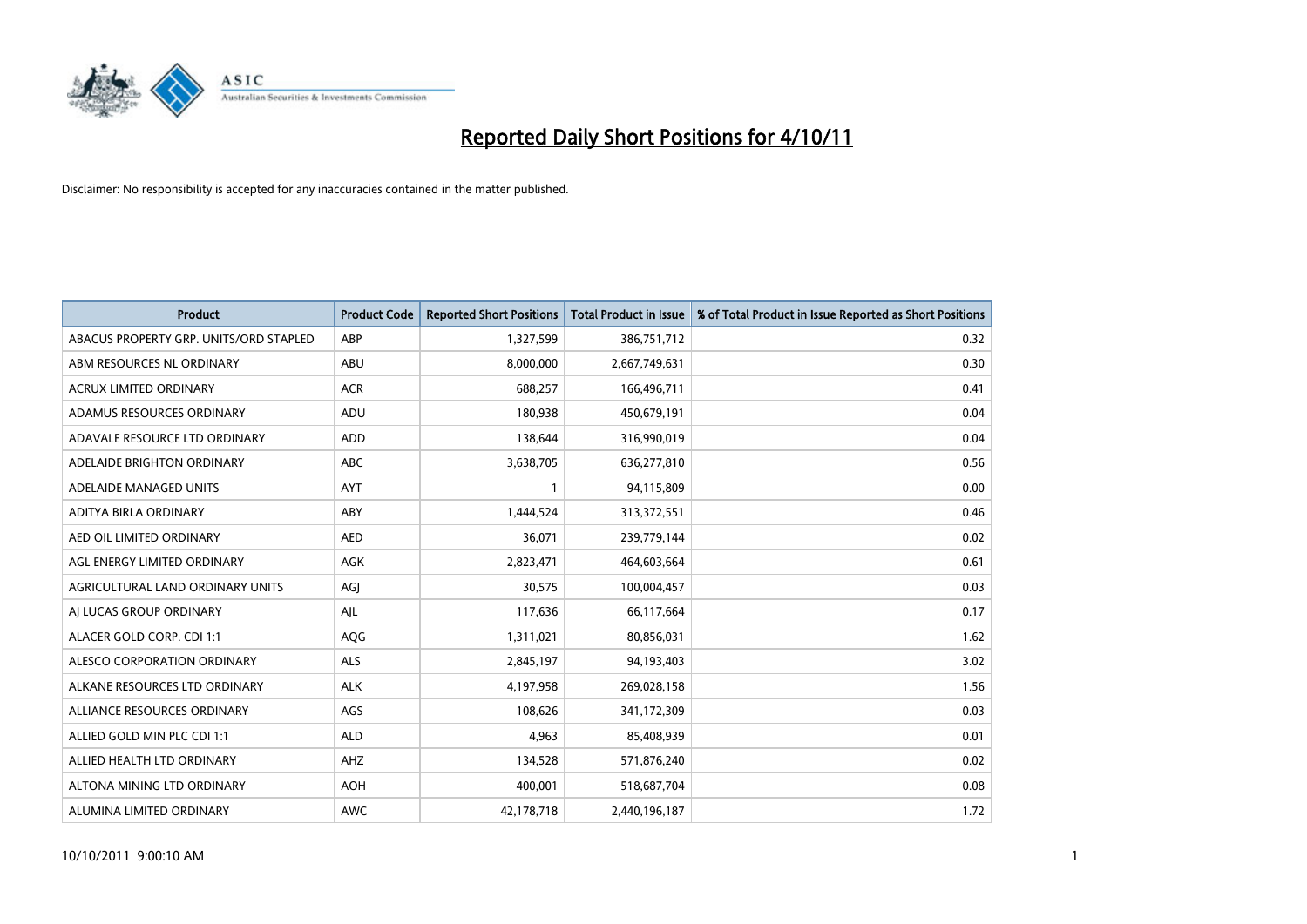

| <b>Product</b>                          | <b>Product Code</b> | <b>Reported Short Positions</b> | <b>Total Product in Issue</b> | % of Total Product in Issue Reported as Short Positions |
|-----------------------------------------|---------------------|---------------------------------|-------------------------------|---------------------------------------------------------|
| AMADEUS ENERGY ORDINARY                 | AMU                 | 454,000                         | 284,647,851                   | 0.16                                                    |
| AMALGAMATED HOLDINGS ORDINARY           | <b>AHD</b>          | 1,504                           | 157,480,461                   | 0.00                                                    |
| AMCOM TELECOMM, ORDINARY                | <b>AMM</b>          |                                 | 238,954,789                   | 0.00                                                    |
| AMCOR LIMITED ORDINARY                  | <b>AMC</b>          | 3,025,183                       | 1,227,572,318                 | 0.23                                                    |
| AMP LIMITED ORDINARY                    | AMP                 | 16,531,700                      | 2,811,693,913                 | 0.56                                                    |
| AMPELLA MINING ORDINARY                 | <b>AMX</b>          | 1,136,017                       | 204,985,108                   | 0.56                                                    |
| ANSELL LIMITED ORDINARY                 | <b>ANN</b>          | 2,589,899                       | 133,055,140                   | 1.92                                                    |
| ANZ BANKING GRP LTD ORDINARY            | ANZ                 | 10,884,917                      | 2,629,033,329                 | 0.40                                                    |
| APA GROUP STAPLED SECURITIES            | APA                 | 5,685,937                       | 639,334,625                   | 0.87                                                    |
| APEX MINERALS NL ORDINARY               | <b>AXM</b>          | 885,146                         | 5,550,243,713                 | 0.02                                                    |
| APN EUROPEAN RETAIL UNITS STAPLED SEC.  | <b>AEZ</b>          | 11,832                          | 544,910,660                   | 0.00                                                    |
| APN NEWS & MEDIA ORDINARY               | <b>APN</b>          | 29,169,566                      | 630,211,415                   | 4.60                                                    |
| AQUARIUS PLATINUM. ORDINARY             | <b>AQP</b>          | 5,147,821                       | 470,167,206                   | 1.09                                                    |
| AQUILA RESOURCES ORDINARY               | <b>AQA</b>          | 6,401,350                       | 374,368,499                   | 1.70                                                    |
| ARAFURA RESOURCE LTD ORDINARY           | <b>ARU</b>          | 8,384,336                       | 367,980,342                   | 2.25                                                    |
| ARB CORPORATION ORDINARY                | <b>ARP</b>          | 20,840                          | 72,481,302                    | 0.02                                                    |
| ARDENT LEISURE GROUP STAPLED SECURITIES | AAD                 | 1,039,125                       | 324, 167, 221                 | 0.32                                                    |
| ARISTOCRAT LEISURE ORDINARY             | <b>ALL</b>          | 28,663,064                      | 536,480,307                   | 5.34                                                    |
| ASCIANO LIMITED ORDINARY                | <b>AIO</b>          | 14,571,525                      | 2,926,103,883                 | 0.49                                                    |
| ASG GROUP LIMITED ORDINARY              | <b>ASZ</b>          | 84.697                          | 169,117,796                   | 0.05                                                    |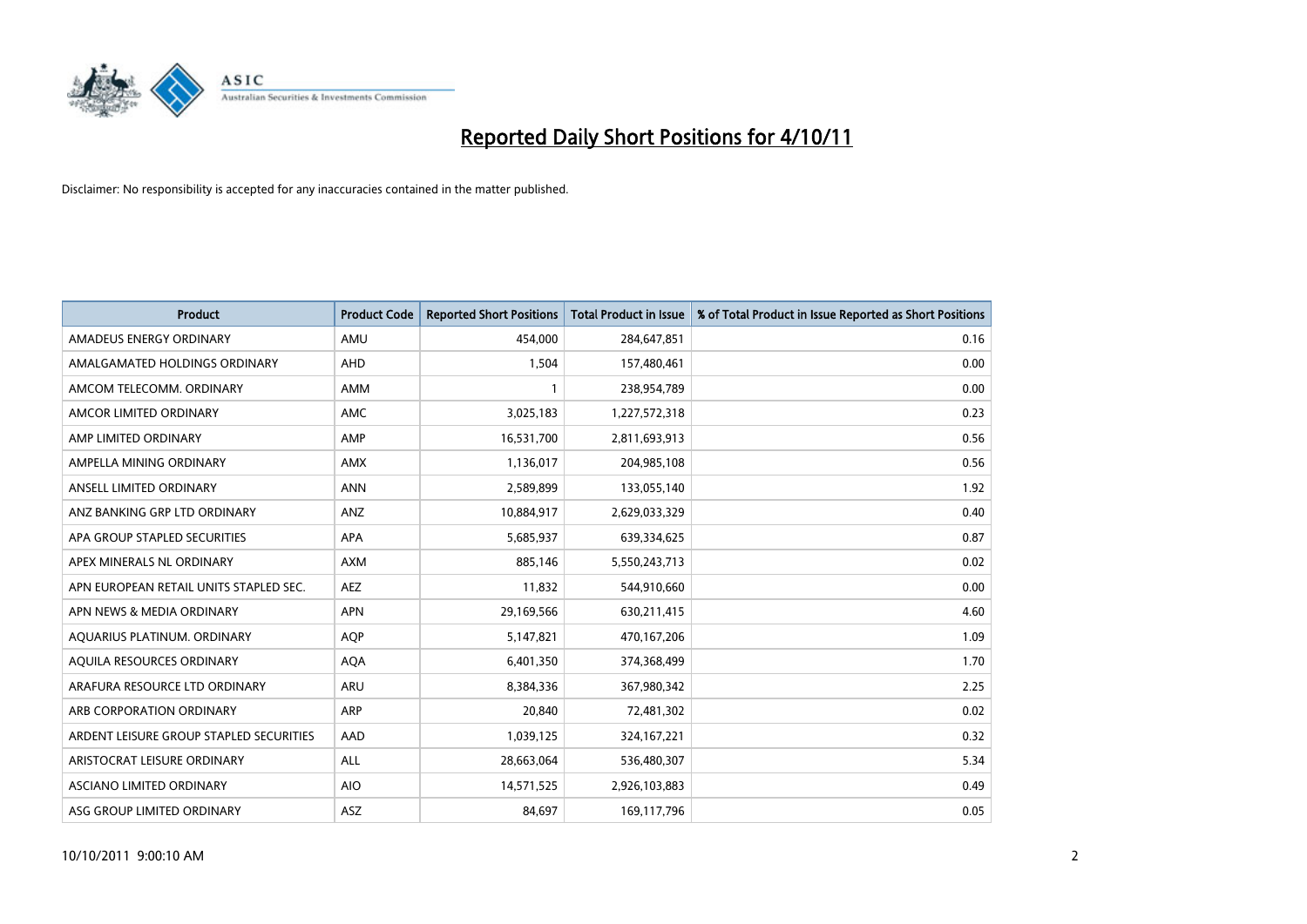

| <b>Product</b>                          | <b>Product Code</b> | <b>Reported Short Positions</b> | <b>Total Product in Issue</b> | % of Total Product in Issue Reported as Short Positions |
|-----------------------------------------|---------------------|---------------------------------|-------------------------------|---------------------------------------------------------|
| ASPEN GROUP ORD/UNITS STAPLED           | <b>APZ</b>          | 1,041,636                       | 584,985,037                   | 0.18                                                    |
| ASPIRE MINING LTD ORDINARY              | <b>AKM</b>          | 3,523,095                       | 540,594,556                   | 0.64                                                    |
| <b>ASTON RES LTD ORDINARY</b>           | <b>AZT</b>          | 1,847,844                       | 204,527,604                   | 0.90                                                    |
| ASTRO JAP PROP GROUP STAPLED SECURITIES | AJA                 | 28,020                          | 58,445,002                    | 0.05                                                    |
| ASX LIMITED ORDINARY                    | <b>ASX</b>          | 2,415,973                       | 175,136,729                   | 1.37                                                    |
| ATLANTIC LIMITED ORDINARY               | ATI                 | 51,573                          | 114,273,650                   | 0.05                                                    |
| ATLAS IRON LIMITED ORDINARY             | <b>AGO</b>          | 12,106,396                      | 886,578,143                   | 1.36                                                    |
| <b>AURORA OIL &amp; GAS ORDINARY</b>    | <b>AUT</b>          | 8,266,842                       | 411,155,343                   | 2.00                                                    |
| AUSDRILL LIMITED ORDINARY               | ASL                 | 160,617                         | 301,685,848                   | 0.03                                                    |
| AUSENCO LIMITED ORDINARY                | AAX                 | 1,435,685                       | 123,258,843                   | 1.16                                                    |
| <b>AUSGOLD LIMITED ORDINARY</b>         | <b>AUC</b>          | 243,160                         | 85,151,972                    | 0.29                                                    |
| AUSTAL LIMITED ORDINARY                 | ASB                 | 470,707                         | 188,069,638                   | 0.24                                                    |
| <b>AUSTAR UNITED ORDINARY</b>           | <b>AUN</b>          | 1,510,685                       | 1,271,505,737                 | 0.11                                                    |
| <b>AUSTBROKERS HOLDINGS ORDINARY</b>    | <b>AUB</b>          | 2                               | 55,419,436                    | 0.00                                                    |
| <b>AUSTIN ENGINEERING ORDINARY</b>      | <b>ANG</b>          | 5,247                           | 72,014,403                    | 0.00                                                    |
| <b>AUSTRALAND ASSETS ASSETS</b>         | <b>AAZPB</b>        | 1.168                           | 2,750,000                     | 0.04                                                    |
| AUSTRALAND PROPERTY STAPLED SECURITY    | <b>ALZ</b>          | 666,896                         | 576,846,597                   | 0.10                                                    |
| AUSTRALIAN AGRICULT. ORDINARY           | AAC                 | 1,116,546                       | 312,892,824                   | 0.34                                                    |
| <b>AUSTRALIAN EDUCATION UNITS</b>       | <b>AEU</b>          | 625,000                         | 175,465,397                   | 0.36                                                    |
| AUSTRALIAN INFRASTR. UNITS/ORDINARY     | <b>AIX</b>          | 9,855,371                       | 620,733,944                   | 1.58                                                    |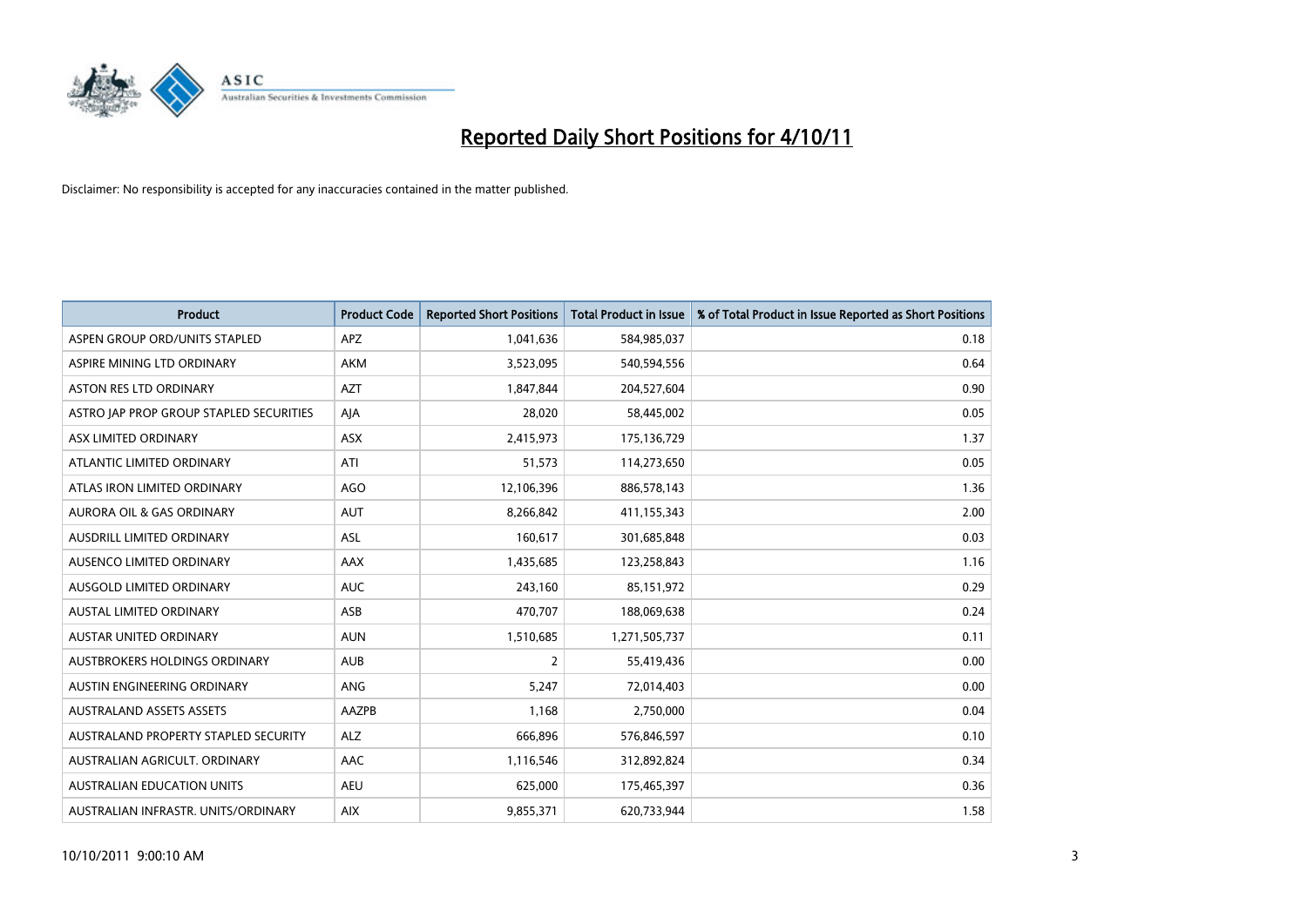

| <b>Product</b>                       | <b>Product Code</b> | <b>Reported Short Positions</b> | <b>Total Product in Issue</b> | % of Total Product in Issue Reported as Short Positions |
|--------------------------------------|---------------------|---------------------------------|-------------------------------|---------------------------------------------------------|
| AUSTRALIAN MINES LTD ORDINARY        | <b>AUZ</b>          | 1,400,000                       | 636,910,317                   | 0.22                                                    |
| AUSTRALIAN PHARM, ORDINARY           | API                 | 598,681                         | 488,115,883                   | 0.12                                                    |
| <b>AUTOMOTIVE HOLDINGS ORDINARY</b>  | AHE                 | 4,778                           | 260,579,682                   | 0.00                                                    |
| AVANCO RESOURCES LTD ORDINARY        | <b>AVB</b>          | 1,130,527                       | 792,184,822                   | 0.14                                                    |
| AVEXA LIMITED ORDINARY               | <b>AVX</b>          | 243.657                         | 847,688,779                   | 0.03                                                    |
| AWE LIMITED ORDINARY                 | AWE                 | 2,702,536                       | 521,871,941                   | 0.50                                                    |
| AZUMAH RESOURCES ORDINARY            | <b>AZM</b>          | 281.319                         | 282,020,356                   | 0.10                                                    |
| <b>BANDANNA ENERGY ORDINARY</b>      | <b>BND</b>          | 673,727                         | 528,081,199                   | 0.12                                                    |
| BANK OF QUEENSLAND. ORDINARY         | <b>BOO</b>          | 10,809,966                      | 225,369,547                   | 4.78                                                    |
| <b>BASE RES LIMITED ORDINARY</b>     | <b>BSE</b>          | 914,109                         | 460,440,029                   | 0.20                                                    |
| <b>BATHURST RESOURCES ORDINARY</b>   | <b>BTU</b>          | 12,018,746                      | 688,247,997                   | 1.75                                                    |
| <b>BAUXITE RESOURCE LTD ORDINARY</b> | <b>BAU</b>          | 111,797                         | 235,379,896                   | 0.05                                                    |
| <b>BC IRON LIMITED ORDINARY</b>      | <b>BCI</b>          | 229,552                         | 94,881,000                    | 0.24                                                    |
| <b>BEACH ENERGY LIMITED ORDINARY</b> | <b>BPT</b>          | 1,514,406                       | 1,103,127,711                 | 0.13                                                    |
| BEADELL RESOURCE LTD ORDINARY        | <b>BDR</b>          | 2,309,681                       | 657,906,946                   | 0.34                                                    |
| BENDIGO AND ADELAIDE ORDINARY        | <b>BEN</b>          | 6,201,154                       | 360,412,014                   | 1.70                                                    |
| BERKELEY RESOURCES ORDINARY          | <b>BKY</b>          | 672,398                         | 174,298,273                   | 0.38                                                    |
| BETASHARES ASX RES ETF UNITS         | <b>ORE</b>          | 118,220                         | 4,519,665                     | 2.62                                                    |
| BETASHARES GOLD ETF ETF UNITS        | QAU                 | 13,560                          | 944,356                       | 1.44                                                    |
| <b>BHP BILLITON LIMITED ORDINARY</b> | <b>BHP</b>          | 29,929,918                      | 3,211,496,105                 | 0.90                                                    |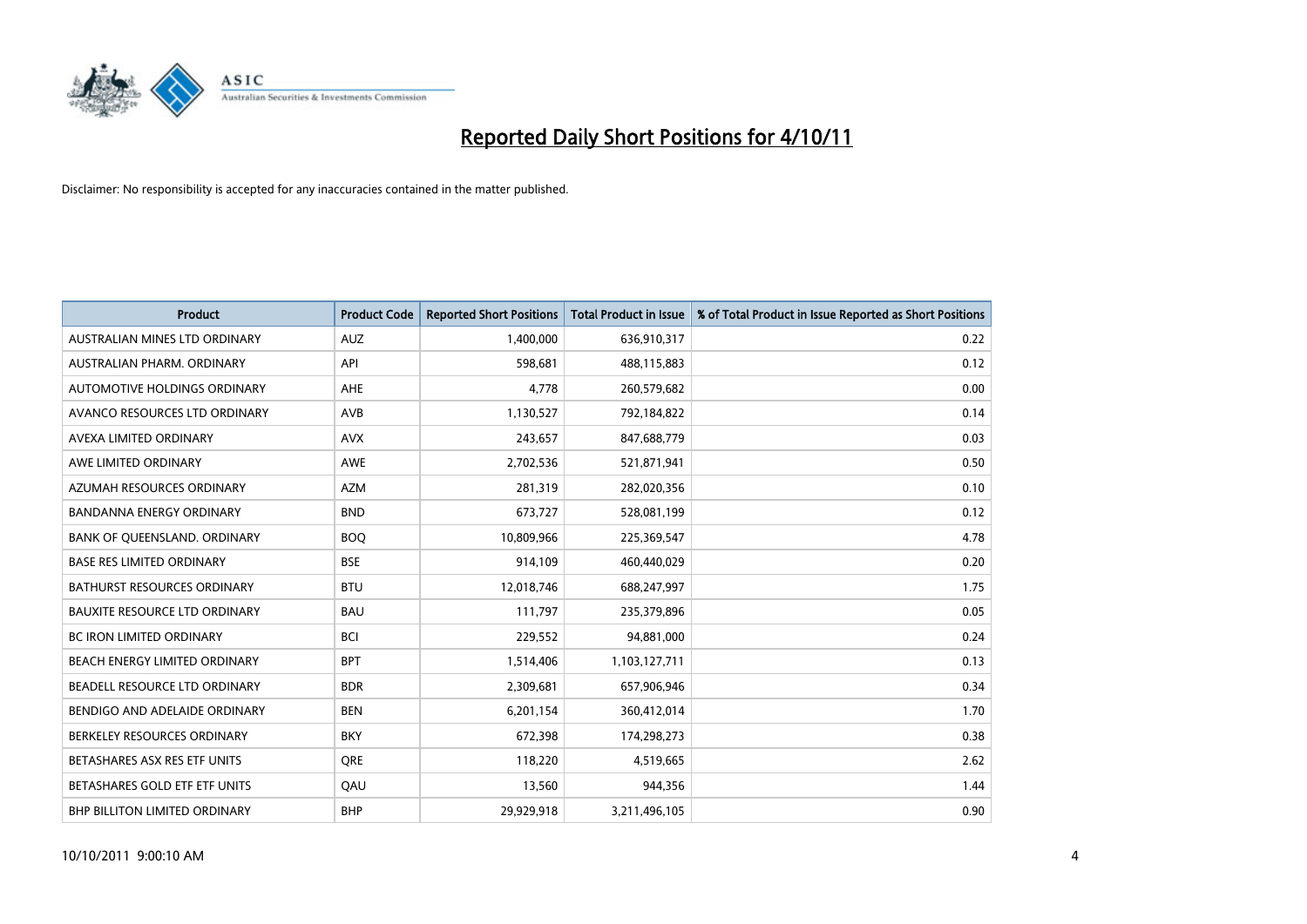

| <b>Product</b>                       | <b>Product Code</b> | <b>Reported Short Positions</b> | <b>Total Product in Issue</b> | % of Total Product in Issue Reported as Short Positions |
|--------------------------------------|---------------------|---------------------------------|-------------------------------|---------------------------------------------------------|
| <b>BILLABONG ORDINARY</b>            | <b>BBG</b>          | 22,258,441                      | 255,102,103                   | 8.70                                                    |
| <b>BIOTA HOLDINGS ORDINARY</b>       | <b>BTA</b>          | 2,014,057                       | 181,703,711                   | 1.10                                                    |
| <b>BISALLOY STEEL ORDINARY</b>       | <b>BIS</b>          | 84,480                          | 216,455,965                   | 0.04                                                    |
| BKI INVESTMENT LTD ORDINARY          | BKI                 | 508                             | 425,549,573                   | 0.00                                                    |
| <b>BLACKTHORN RESOURCES ORDINARY</b> | <b>BTR</b>          | 35,848                          | 122,918,000                   | 0.03                                                    |
| <b>BLUESCOPE STEEL LTD ORDINARY</b>  | <b>BSL</b>          | 79,718,554                      | 1,849,170,356                 | 4.29                                                    |
| <b>BOART LONGYEAR ORDINARY</b>       | <b>BLY</b>          | 7,129,176                       | 461,163,412                   | 1.54                                                    |
| <b>BOOM LOGISTICS ORDINARY</b>       | <b>BOL</b>          | 337,999                         | 465,011,147                   | 0.07                                                    |
| BORAL LIMITED. ORDINARY              | <b>BLD</b>          | 42,037,067                      | 744,729,957                   | 5.63                                                    |
| BOTSWANA METALS LTD ORDINARY         | <b>BML</b>          | 7.000                           | 143,717,013                   | 0.00                                                    |
| <b>BOW ENERGY LIMITED ORDINARY</b>   | <b>BOW</b>          | 3,199,586                       | 352,129,161                   | 0.90                                                    |
| <b>BRADKEN LIMITED ORDINARY</b>      | <b>BKN</b>          | 2,617,297                       | 166,448,631                   | 1.57                                                    |
| <b>BRAMBLES LIMITED ORDINARY</b>     | <b>BXB</b>          | 15,742,622                      | 1,480,249,166                 | 1.05                                                    |
| <b>BREVILLE GROUP LTD ORDINARY</b>   | <b>BRG</b>          | 3,150                           | 130,095,322                   | 0.00                                                    |
| <b>BRICKWORKS LIMITED ORDINARY</b>   | <b>BKW</b>          | 88,373                          | 147,567,333                   | 0.06                                                    |
| <b>BROCKMAN RESOURCES ORDINARY</b>   | <b>BRM</b>          | 60,913                          | 144,803,151                   | 0.04                                                    |
| BT INVESTMENT MNGMNT ORDINARY        | <b>BTT</b>          | 1,636,869                       | 267,906,977                   | 0.61                                                    |
| <b>BURU ENERGY ORDINARY</b>          | <b>BRU</b>          | 4,233,251                       | 210,240,549                   | 2.01                                                    |
| <b>BWP TRUST ORDINARY UNITS</b>      | <b>BWP</b>          | 654,308                         | 520,012,793                   | 0.11                                                    |
| CABCHARGE AUSTRALIA ORDINARY         | CAB                 | 825.075                         | 120.437.014                   | 0.67                                                    |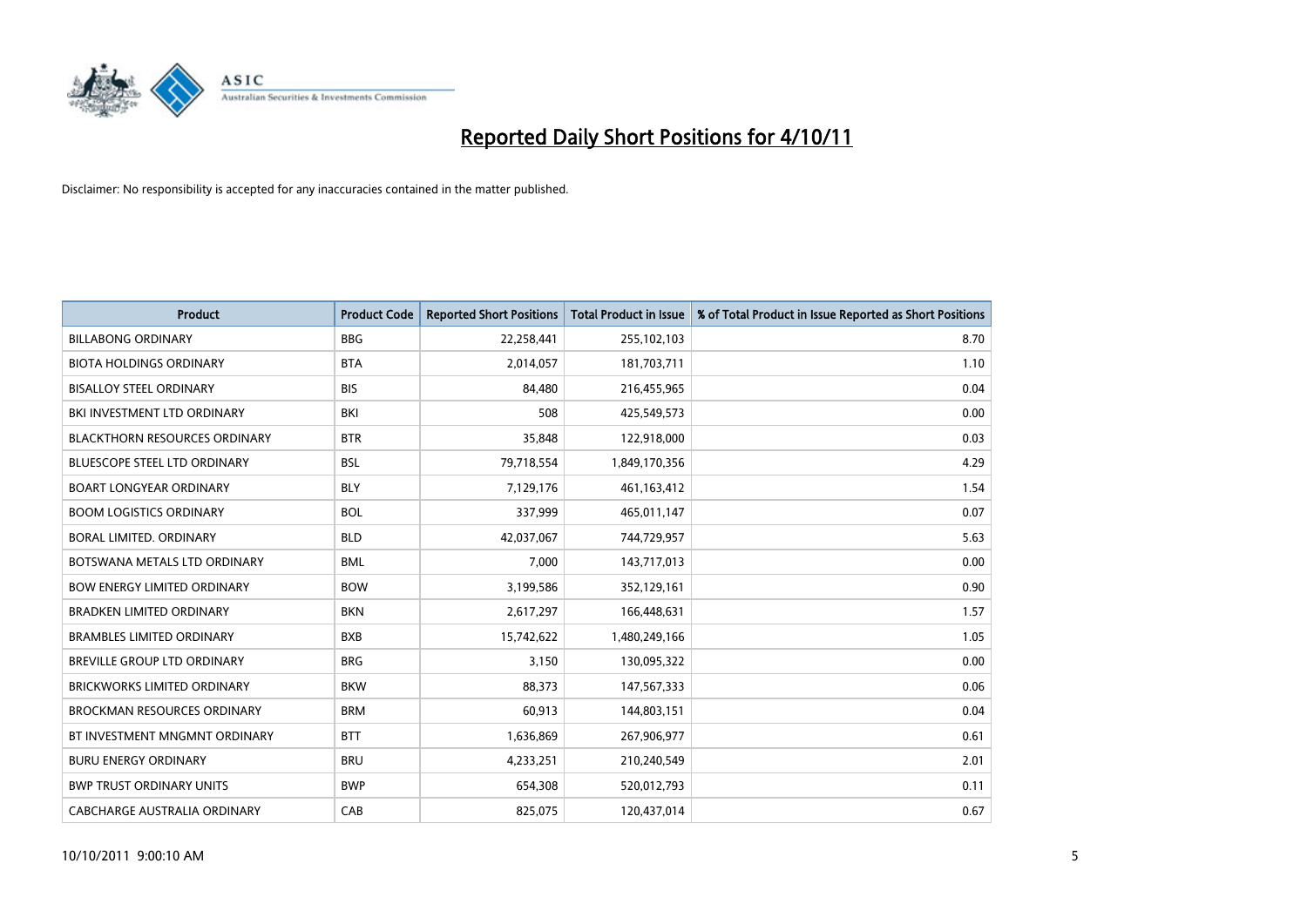

| <b>Product</b>                             | <b>Product Code</b> | <b>Reported Short Positions</b> | <b>Total Product in Issue</b> | % of Total Product in Issue Reported as Short Positions |
|--------------------------------------------|---------------------|---------------------------------|-------------------------------|---------------------------------------------------------|
| CALTEX AUSTRALIA ORDINARY                  | <b>CTX</b>          | 6,726,285                       | 270,000,000                   | 2.47                                                    |
| CAMPBELL BROTHERS ORDINARY                 | <b>CPB</b>          | 71,782                          | 67,503,411                    | 0.10                                                    |
| CAPE LAMBERT RES LTD ORDINARY              | <b>CFE</b>          | 1,282,350                       | 652,171,792                   | 0.19                                                    |
| CARABELLA RES LTD ORDINARY                 | <b>CLR</b>          | 13,476                          | 98,631,537                    | 0.01                                                    |
| <b>CARBON ENERGY ORDINARY</b>              | <b>CNX</b>          | 910,256                         | 698,517,858                   | 0.12                                                    |
| <b>CARDNO LIMITED ORDINARY</b>             | CDD                 | 3,954                           | 109,988,824                   | 0.00                                                    |
| CARNARVON PETROLEUM ORDINARY               | <b>CVN</b>          | 2,598,303                       | 690,320,634                   | 0.37                                                    |
| <b>CARNEGIE WAVE ENERGY ORDINARY</b>       | <b>CWE</b>          | 83,000                          | 901,487,627                   | 0.01                                                    |
| CARPATHIAN RESOURCES ORDINARY              | <b>CPN</b>          | 75,000                          | 265,533,501                   | 0.03                                                    |
| CARPENTARIA EXP. LTD ORDINARY              | CAP                 | 9,777                           | 98,741,301                    | 0.01                                                    |
| CARSALES.COM LTD ORDINARY                  | <b>CRZ</b>          | 16,154,627                      | 234,145,722                   | 6.87                                                    |
| <b>CASH CONVERTERS ORDINARY</b>            | CCV                 | 133,217                         | 379,761,025                   | 0.03                                                    |
| <b>CASPIAN OIL &amp; GAS ORDINARY</b>      | <b>CIG</b>          | 50,000                          | 1,331,500,513                 | 0.00                                                    |
| CATALPA RESOURCES ORDINARY                 | CAH                 | 2,126,964                       | 178,299,049                   | 1.20                                                    |
| <b>CELLNET GROUP ORDINARY</b>              | <b>CLT</b>          | 1,342                           | 61,232,953                    | 0.00                                                    |
| CENTRAL PETROLEUM ORDINARY                 | <b>CTP</b>          | 11,455                          | 1,073,304,842                 | 0.00                                                    |
| <b>CENTRO PROPERTIES UNITS/ORD STAPLED</b> | <b>CNP</b>          | 29,264                          | 972,414,514                   | 0.00                                                    |
| CENTRO RETAIL GROUP STAPLED SECURITIES     | <b>CER</b>          | 824,279                         | 2,286,399,424                 | 0.03                                                    |
| <b>CERAMIC FUEL CELLS ORDINARY</b>         | <b>CFU</b>          | 709,938                         | 1,201,353,566                 | 0.06                                                    |
| <b>CFS RETAIL PROPERTY UNITS</b>           | <b>CFX</b>          | 55,137,868                      | 2,839,591,911                 | 1.93                                                    |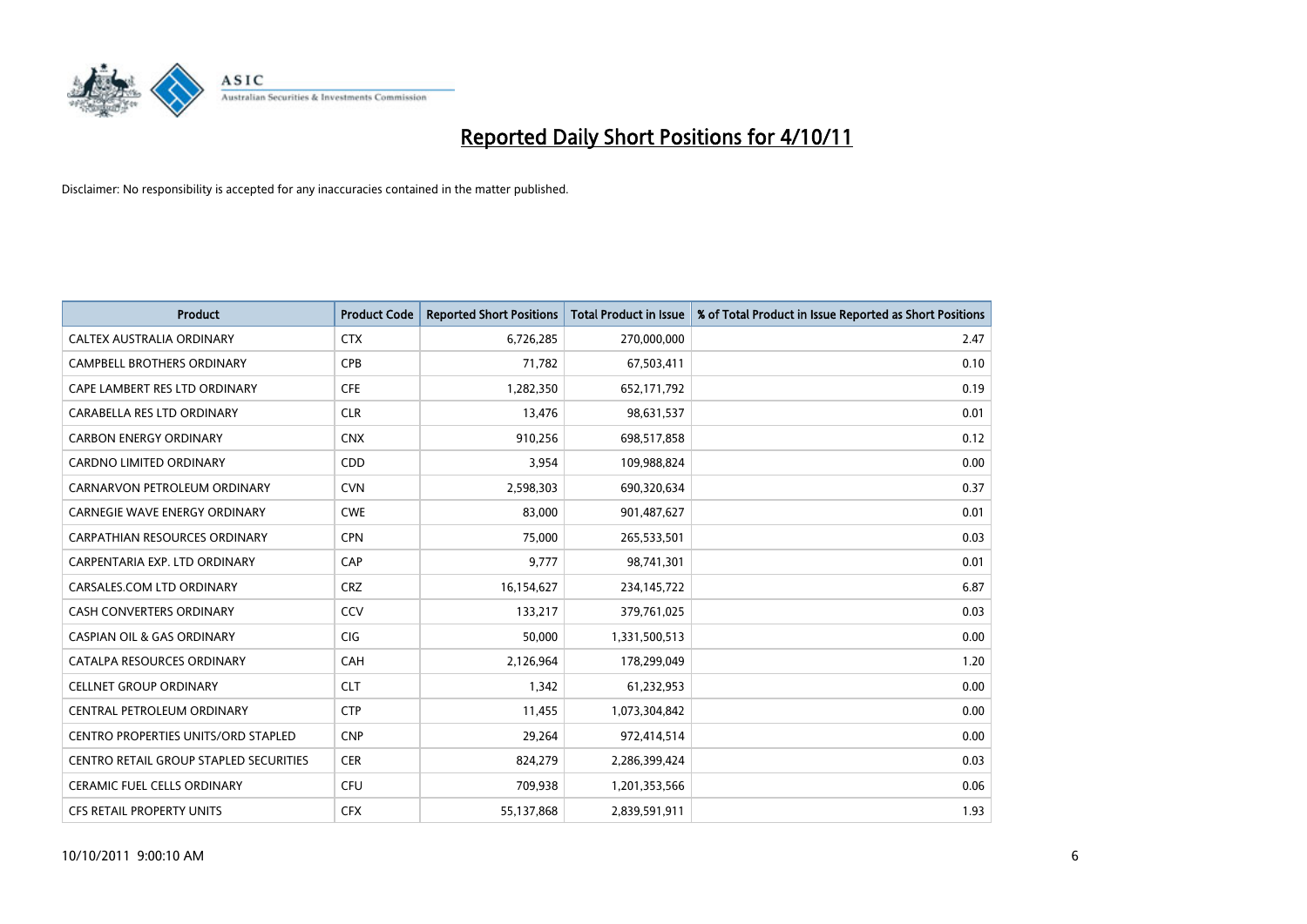

| <b>Product</b>                          | <b>Product Code</b> | <b>Reported Short Positions</b> | <b>Total Product in Issue</b> | % of Total Product in Issue Reported as Short Positions |
|-----------------------------------------|---------------------|---------------------------------|-------------------------------|---------------------------------------------------------|
| CHALLENGER DIV.PRO. STAPLED UNITS       | <b>CDI</b>          | 101,688                         | 898,159,765                   | 0.00                                                    |
| CHALLENGER INFRAST. STAPLED UNITS       | <b>CIF</b>          | 21,469                          | 316,223,785                   | 0.00                                                    |
| <b>CHALLENGER LIMITED ORDINARY</b>      | <b>CGF</b>          | 56,883,620                      | 493,707,490                   | 11.50                                                   |
| CHANDLER MACLEOD LTD ORDINARY           | <b>CMG</b>          | 11,970                          | 466,466,720                   | 0.00                                                    |
| CHARTER HALL GROUP STAPLED US PROHIBIT. | CHC                 | 874,202                         | 308,040,283                   | 0.28                                                    |
| <b>CHARTER HALL OFFICE UNIT</b>         | CQO                 | 4,724,434                       | 493,319,730                   | 0.95                                                    |
| <b>CHARTER HALL RETAIL UNITS</b>        | <b>COR</b>          | 1,307,356                       | 299,628,571                   | 0.41                                                    |
| CITIGOLD CORP LTD ORDINARY              | <b>CTO</b>          | 2,059,217                       | 1,105,078,301                 | 0.18                                                    |
| <b>CLARIUS GRP LTD ORDINARY</b>         | <b>CND</b>          | 1,780                           | 88,161,315                    | 0.00                                                    |
| CLINUVEL PHARMACEUT, ORDINARY           | <b>CUV</b>          | 4,127                           | 30,394,206                    | 0.01                                                    |
| CLOUGH LIMITED ORDINARY                 | <b>CLO</b>          | 538,896                         | 769,891,269                   | 0.06                                                    |
| <b>COAL &amp; ALLIED ORDINARY</b>       | <b>CNA</b>          | 6,363                           | 86,584,735                    | 0.01                                                    |
| COAL OF AFRICA LTD ORDINARY             | <b>CZA</b>          | 359,050                         | 531,639,661                   | 0.06                                                    |
| <b>COALSPUR MINES LTD ORDINARY</b>      | <b>CPL</b>          | 821,378                         | 579,768,744                   | 0.12                                                    |
| COCA-COLA AMATIL ORDINARY               | <b>CCL</b>          | 5,541,676                       | 758,281,096                   | 0.70                                                    |
| COCHLEAR LIMITED ORDINARY               | <b>COH</b>          | 2,987,179                       | 56,877,410                    | 5.27                                                    |
| <b>COCKATOO COAL ORDINARY</b>           | <b>COK</b>          | 6,659,263                       | 1,016,196,908                 | 0.66                                                    |
| <b>COFFEY INTERNATIONAL ORDINARY</b>    | <b>COF</b>          | 1,663,841                       | 134,066,081                   | 1.24                                                    |
| <b>COKAL LTD ORDINARY</b>               | <b>CKA</b>          | 795,215                         | 131,550,735                   | 0.61                                                    |
| COMMONWEALTH BANK, ORDINARY             | <b>CBA</b>          | 35,030,215                      | 1,558,713,344                 | 2.19                                                    |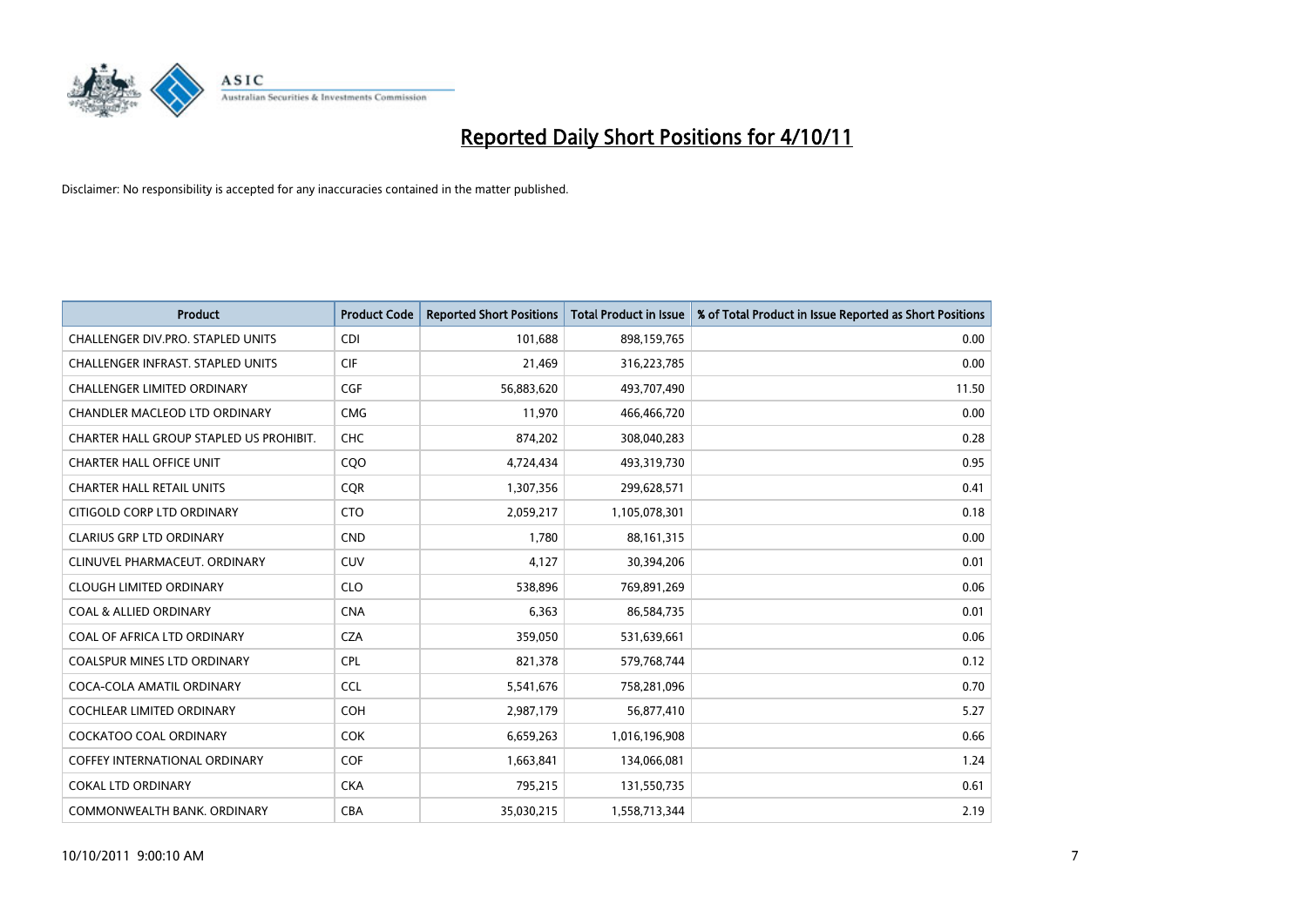

| <b>Product</b>                          | <b>Product Code</b> | <b>Reported Short Positions</b> | <b>Total Product in Issue</b> | % of Total Product in Issue Reported as Short Positions |
|-----------------------------------------|---------------------|---------------------------------|-------------------------------|---------------------------------------------------------|
| <b>COMMONWEALTH PROP ORDINARY UNITS</b> | <b>CPA</b>          | 40,511,151                      | 2,458,123,552                 | 1.65                                                    |
| <b>COMPASS RESOURCES ORDINARY</b>       | <b>CMR</b>          | 160,952                         | 147,402,920                   | 0.11                                                    |
| <b>COMPUTERSHARE LTD ORDINARY</b>       | <b>CPU</b>          | 4,364,261                       | 555,664,059                   | 0.77                                                    |
| CONNECTEAST GROUP STAPLED               | <b>CEU</b>          | 343,437                         | 3,940,145,951                 | 0.00                                                    |
| CONQUEST MINING ORDINARY                | COT                 | 148.839                         | 583,241,478                   | 0.02                                                    |
| CONSOLIDATED MEDIA, ORDINARY            | <b>CMI</b>          | 1,718,312                       | 561,834,996                   | 0.31                                                    |
| <b>CONTANGO MICROCAP ORDINARY</b>       | <b>CTN</b>          | 7,500                           | 146,423,793                   | 0.01                                                    |
| <b>COOPER ENERGY LTD ORDINARY</b>       | <b>COE</b>          | 89,539                          | 292,576,001                   | 0.03                                                    |
| COPPER STRIKE LTD ORDINARY              | <b>CSE</b>          | 714                             | 129,455,571                   | 0.00                                                    |
| <b>CORDLIFE LIMITED ORDINARY</b>        | CBB                 |                                 | 150,887,354                   | 0.00                                                    |
| <b>COUNT FINANCIAL ORDINARY</b>         | COU                 | 428,808                         | 262,282,684                   | 0.16                                                    |
| <b>CREDIT CORP GROUP ORDINARY</b>       | <b>CCP</b>          | 7,510                           | 45,571,114                    | 0.01                                                    |
| <b>CROMWELL PROP STAPLED SECURITIES</b> | <b>CMW</b>          | 105,677                         | 966,845,859                   | 0.01                                                    |
| <b>CROWN LIMITED ORDINARY</b>           | <b>CWN</b>          | 1,515,264                       | 758,394,185                   | 0.17                                                    |
| <b>CSG LIMITED ORDINARY</b>             | CSV                 | 830,581                         | 282,567,499                   | 0.29                                                    |
| <b>CSL LIMITED ORDINARY</b>             | <b>CSL</b>          | 6,100,057                       | 524,996,929                   | 1.14                                                    |
| <b>CSR LIMITED ORDINARY</b>             | <b>CSR</b>          | 22,216,433                      | 506,000,315                   | 4.37                                                    |
| <b>CUDECO LIMITED ORDINARY</b>          | CDU                 | 1,753,841                       | 138,649,865                   | 1.26                                                    |
| <b>CUSTOMERS LIMITED ORDINARY</b>       | <b>CUS</b>          | 7,124                           | 134,869,357                   | 0.01                                                    |
| DART ENERGY LTD ORDINARY                | <b>DTE</b>          | 6,540,976                       | 720,875,002                   | 0.92                                                    |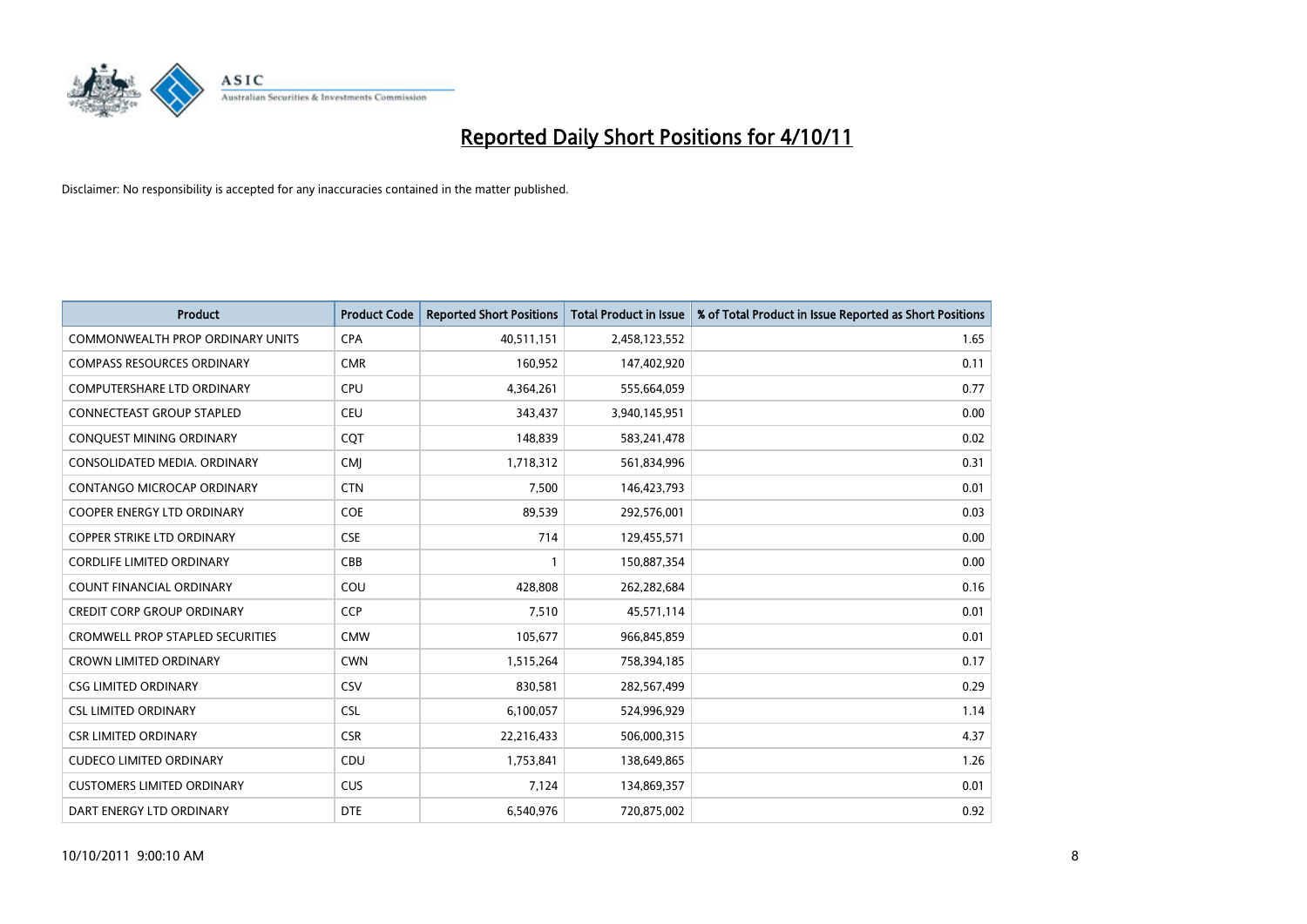

| <b>Product</b>                       | <b>Product Code</b> | <b>Reported Short Positions</b> | <b>Total Product in Issue</b> | % of Total Product in Issue Reported as Short Positions |
|--------------------------------------|---------------------|---------------------------------|-------------------------------|---------------------------------------------------------|
| DAVID JONES LIMITED ORDINARY         | <b>DJS</b>          | 54,683,459                      | 520,751,395                   | 10.52                                                   |
| DECMIL GROUP LIMITED ORDINARY        | <b>DCG</b>          | 150,832                         | 124,269,568                   | 0.11                                                    |
| DEEP YELLOW LIMITED ORDINARY         | <b>DYL</b>          | 15,876                          | 1,128,506,403                 | 0.00                                                    |
| DEVINE LIMITED ORDINARY              | <b>DVN</b>          | 1,800                           | 634,918,223                   | 0.00                                                    |
| DEXUS PROPERTY GROUP STAPLED UNITS   | <b>DXS</b>          | 15,326,088                      | 4,839,024,176                 | 0.30                                                    |
| DISCOVERY METALS LTD ORDINARY        | <b>DML</b>          | 8,734,562                       | 439,128,231                   | 1.99                                                    |
| DOMINO PIZZA ENTERPR ORDINARY        | <b>DMP</b>          | 261,445                         | 69,024,674                    | 0.38                                                    |
| DOWNER EDI LIMITED ORDINARY          | <b>DOW</b>          | 6,787,647                       | 429,100,296                   | 1.58                                                    |
| DUET GROUP STAPLED US PROHIBIT.      | <b>DUE</b>          | 6,759,188                       | 1,091,628,341                 | 0.61                                                    |
| DULUXGROUP LIMITED ORDINARY          | <b>DLX</b>          | 11,308,626                      | 367,456,259                   | 3.06                                                    |
| EASTERN STAR GAS ORDINARY            | <b>ESG</b>          | 31,153,328                      | 992,317,041                   | 3.13                                                    |
| ECHO ENTERTAINMENT ORDINARY          | EGP                 | 2,515,599                       | 688,019,737                   | 0.35                                                    |
| ELDERS LIMITED ORDINARY              | <b>ELD</b>          | 17,216,518                      | 448,598,480                   | 3.83                                                    |
| ELDORADO GOLD CORP CDI 1:1           | EAU                 | 15,864                          | 9,736,395                     | 0.16                                                    |
| ELEMENTAL MINERALS ORDINARY          | <b>ELM</b>          | 119,464                         | 222,281,109                   | 0.04                                                    |
| ELEMENTOS LIMITED ORDINARY           | <b>ELT</b>          | 16                              | 77,068,979                    | 0.00                                                    |
| ELIXIR PETROLEUM LTD ORDINARY        | <b>EXR</b>          | 324,400                         | 188,988,472                   | 0.17                                                    |
| <b>EMECO HOLDINGS ORDINARY</b>       | <b>EHL</b>          | 2,349,747                       | 631,237,586                   | 0.37                                                    |
| <b>ENERGY RESOURCES ORDINARY 'A'</b> | <b>ERA</b>          | 5,735,994                       | 190,737,934                   | 3.02                                                    |
| <b>ENERGY WORLD CORPOR, ORDINARY</b> | <b>EWC</b>          | 21,399,250                      | 1,734,166,672                 | 1.21                                                    |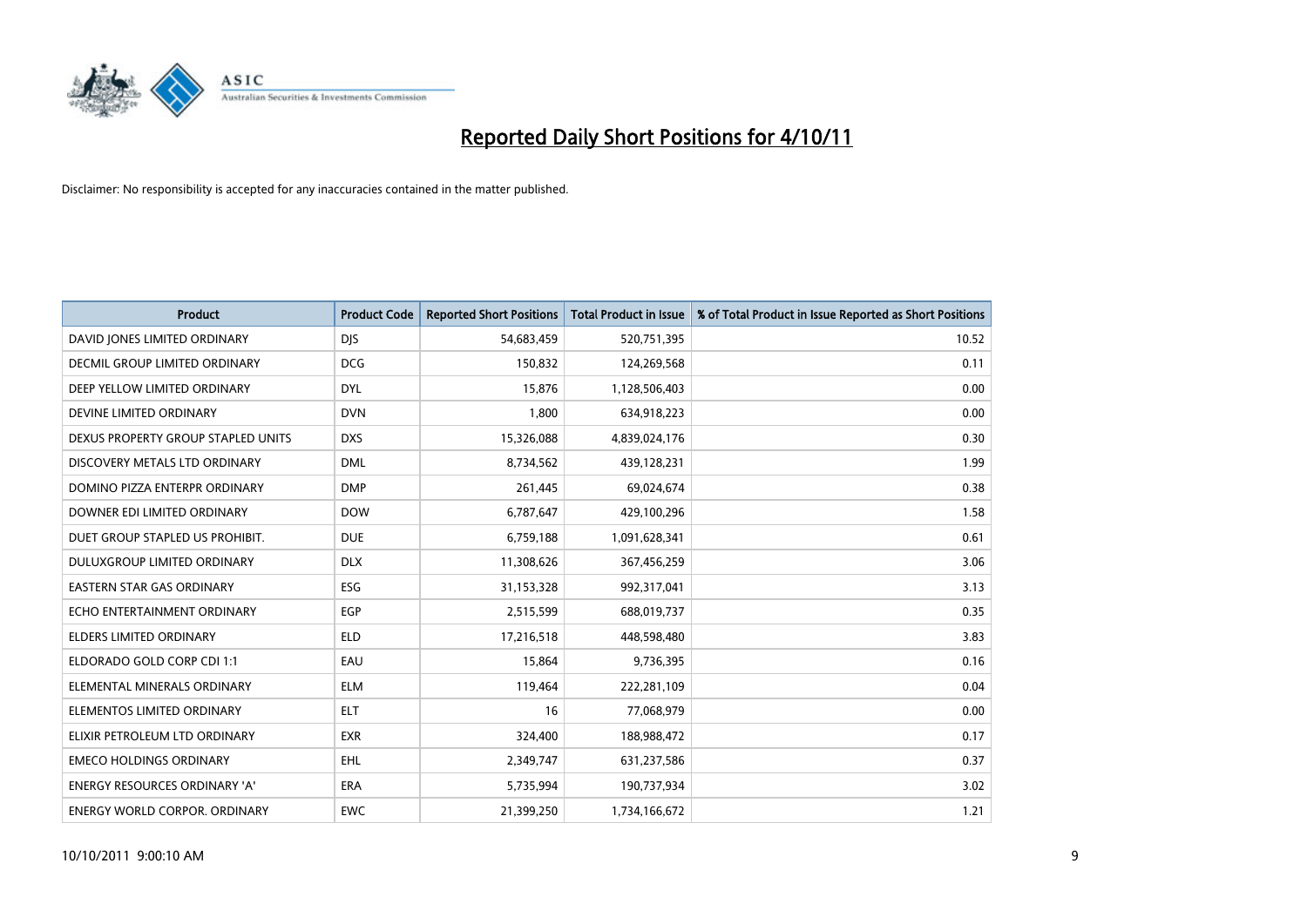

| <b>Product</b>                        | <b>Product Code</b> | <b>Reported Short Positions</b> | <b>Total Product in Issue</b> | % of Total Product in Issue Reported as Short Positions |
|---------------------------------------|---------------------|---------------------------------|-------------------------------|---------------------------------------------------------|
| <b>ENTEK ENERGY LTD ORDINARY</b>      | <b>ETE</b>          | 489,903                         | 510,657,387                   | 0.10                                                    |
| ENTELLECT LIMITED ORDINARY            | <b>ESN</b>          | 464,050                         | 985,337,932                   | 0.05                                                    |
| <b>ENVESTRA LIMITED ORDINARY</b>      | <b>ENV</b>          | 1,116,164                       | 1,468,560,201                 | 0.06                                                    |
| EQUATORIAL RES LTD ORDINARY           | <b>EQX</b>          | 25,000                          | 113,048,553                   | 0.02                                                    |
| <b>EXCO RESOURCES LTD ORDINARY</b>    | <b>EXS</b>          | 195,825                         | 351,544,187                   | 0.06                                                    |
| <b>EXTRACT RESOURCES ORDINARY</b>     | <b>EXT</b>          | 518,531                         | 251,159,163                   | 0.18                                                    |
| FAIRFAX MEDIA LTD ORDINARY            | <b>FXI</b>          | 323,034,344                     | 2,351,955,725                 | 13.72                                                   |
| <b>FAR LTD ORDINARY</b>               | <b>FAR</b>          | 21,000,000                      | 1,245,401,164                 | 1.69                                                    |
| FERRAUS LIMITED ORDINARY              | <b>FRS</b>          | 370                             | 408,884,504                   | 0.00                                                    |
| FISHER & PAYKEL APP. ORDINARY         | <b>FPA</b>          | 18,298                          | 724,235,162                   | 0.00                                                    |
| FKP PROPERTY GROUP STAPLED SECURITIES | <b>FKP</b>          | 27,337,502                      | 1,185,077,223                 | 2.31                                                    |
| FLEETWOOD CORP ORDINARY               | <b>FWD</b>          | 391,782                         | 58,122,158                    | 0.66                                                    |
| FLETCHER BUILDING ORDINARY            | <b>FBU</b>          | 9,119,740                       | 678,573,570                   | 1.32                                                    |
| <b>FLEXIGROUP LIMITED ORDINARY</b>    | <b>FXL</b>          | 108,761                         | 277,862,586                   | 0.03                                                    |
| <b>FLIGHT CENTRE ORDINARY</b>         | FLT.                | 4,752,940                       | 99,974,920                    | 4.76                                                    |
| FLINDERS MINES LTD ORDINARY           | <b>FMS</b>          | 21,670,018                      | 1,821,039,571                 | 1.18                                                    |
| <b>FOCUS MINERALS LTD ORDINARY</b>    | <b>FML</b>          | 10,180,740                      | 4,263,534,602                 | 0.24                                                    |
| <b>FORGE GROUP LIMITED ORDINARY</b>   | FGE                 | 117,268                         | 83,429,014                    | 0.13                                                    |
| FORTE ENERGY NL ORDINARY              | <b>FTE</b>          | 2,658,986                       | 695,589,311                   | 0.38                                                    |
| FORTESCUE METALS GRP ORDINARY         | <b>FMG</b>          | 57,836,218                      | 3,113,798,659                 | 1.84                                                    |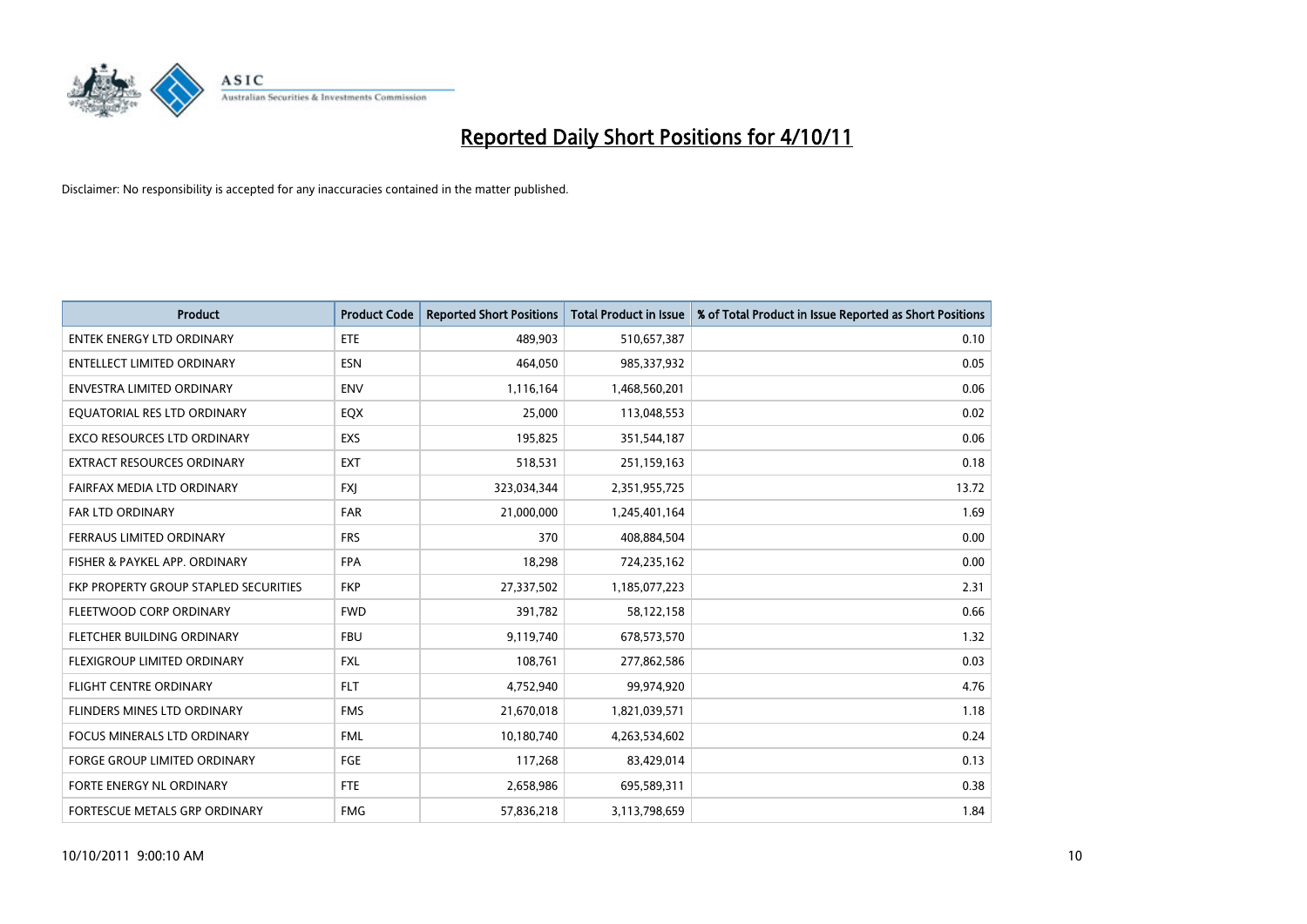

| <b>Product</b>                            | <b>Product Code</b> | <b>Reported Short Positions</b> | <b>Total Product in Issue</b> | % of Total Product in Issue Reported as Short Positions |
|-------------------------------------------|---------------------|---------------------------------|-------------------------------|---------------------------------------------------------|
| <b>FOSTER'S GROUP ORDINARY</b>            | FGL                 | 7,509,241                       | 1,940,894,542                 | 0.37                                                    |
| FTD CORPORATION ORDINARY                  | <b>FTD</b>          | 8,088                           | 36,474,593                    | 0.02                                                    |
| <b>FUNTASTIC LIMITED ORDINARY</b>         | <b>FUN</b>          | 322,528                         | 340,997,682                   | 0.09                                                    |
| <b>G.U.D. HOLDINGS ORDINARY</b>           | GUD                 | 481,030                         | 70,107,387                    | 0.68                                                    |
| <b>GALAXY RESOURCES ORDINARY</b>          | <b>GXY</b>          | 2,621,246                       | 323,327,000                   | 0.80                                                    |
| <b>GEODYNAMICS LIMITED ORDINARY</b>       | GDY                 | 127,382                         | 337,084,174                   | 0.04                                                    |
| <b>GINDALBIE METALS LTD ORDINARY</b>      | <b>GBG</b>          | 26,740,190                      | 1,135,565,349                 | 2.36                                                    |
| <b>GLOBAL MINING ORDINARY</b>             | <b>GMI</b>          | 8,951                           | 184,894,556                   | 0.00                                                    |
| <b>GLOUCESTER COAL ORDINARY</b>           | GCL                 | 1,542,825                       | 202,905,967                   | 0.74                                                    |
| <b>GME RESOURCES LTD ORDINARY</b>         | <b>GME</b>          | 800                             | 322,635,902                   | 0.00                                                    |
| <b>GOLD ONE INT LTD ORDINARY</b>          | GDO                 | 999.635                         | 809,004,292                   | 0.12                                                    |
| <b>GOLDEN WEST RESOURCE ORDINARY</b>      | <b>GWR</b>          | 1,617                           | 192,082,567                   | 0.00                                                    |
| <b>GOODMAN FIELDER, ORDINARY</b>          | GFF                 | 62,691,751                      | 1,380,386,438                 | 4.52                                                    |
| GOODMAN FIELDER. RTS 14-OCT-11 FORUS      | <b>GFFR</b>         | 1,084,942                       | 143,790,254                   | 0.75                                                    |
| <b>GOODMAN GROUP STAPLED US PROHIBIT.</b> | <b>GMG</b>          | 39,949,952                      | 7,394,607,411                 | 0.51                                                    |
| <b>GPT GROUP STAPLED SEC.</b>             | <b>GPT</b>          | 16,249,639                      | 1,836,242,729                 | 0.86                                                    |
| <b>GRAINCORP LIMITED A CLASS ORDINARY</b> | <b>GNC</b>          | 1,315,862                       | 198,318,900                   | 0.66                                                    |
| <b>GRANGE RESOURCES. ORDINARY</b>         | <b>GRR</b>          | 279,554                         | 1,153,937,134                 | 0.02                                                    |
| <b>GREENCAP LIMITED ORDINARY</b>          | GCG                 | $\mathbf{1}$                    | 262,515,385                   | 0.00                                                    |
| <b>GREENLAND MIN EN LTD ORDINARY</b>      | GGG                 | 2,271,374                       | 410,407,582                   | 0.53                                                    |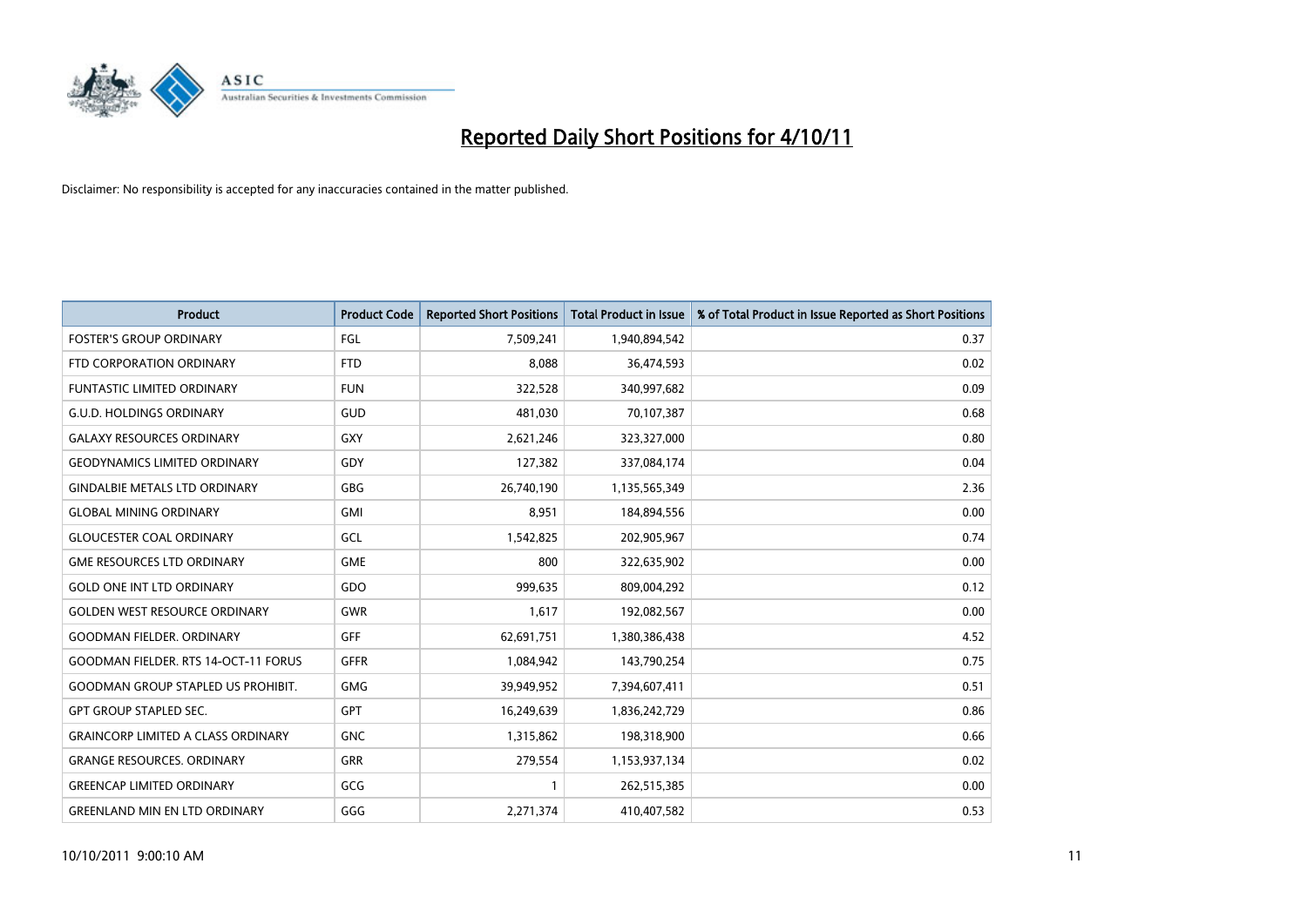

| <b>Product</b>                        | <b>Product Code</b> | <b>Reported Short Positions</b> | <b>Total Product in Issue</b> | % of Total Product in Issue Reported as Short Positions |
|---------------------------------------|---------------------|---------------------------------|-------------------------------|---------------------------------------------------------|
| <b>GRYPHON MINERALS LTD ORDINARY</b>  | GRY                 | 1,873,206                       | 299,922,058                   | 0.62                                                    |
| <b>GUILDFORD COAL LTD ORDINARY</b>    | <b>GUF</b>          | 2,167,656                       | 219,654,168                   | 1.00                                                    |
| <b>GUINNESS PEAT GROUP. CDI 1:1</b>   | <b>GPG</b>          | 54                              | 263,854,286                   | 0.00                                                    |
| <b>GUNNS LIMITED ORDINARY</b>         | <b>GNS</b>          | 55,450,212                      | 848,401,559                   | 6.55                                                    |
| <b>GWA GROUP LTD ORDINARY</b>         | <b>GWA</b>          | 9,899,196                       | 301,525,014                   | 3.28                                                    |
| <b>HARVEY NORMAN ORDINARY</b>         | <b>HVN</b>          | 60,456,287                      | 1,062,316,784                 | 5.70                                                    |
| HASTIE GROUP LIMITED ORDINARY         | <b>HST</b>          | 3,062,256                       | 1,369,040,011                 | 0.22                                                    |
| HASTINGS DIVERSIFIED STAPLED SECURITY | <b>HDF</b>          | 3,743,984                       | 530,001,072                   | 0.70                                                    |
| HEARTWARE INT INC CDI 35:1            | <b>HIN</b>          | 272,008                         | 48,598,550                    | 0.56                                                    |
| <b>HENDERSON GROUP CDI 1:1</b>        | <b>HGG</b>          | 9,737,768                       | 634,945,708                   | 1.53                                                    |
| HFA HOLDINGS LIMITED ORDINARY         | <b>HFA</b>          | 8,273                           | 117,332,831                   | 0.00                                                    |
| <b>HIGHLANDS PACIFIC ORDINARY</b>     | <b>HIG</b>          | 2,605,196                       | 686,082,148                   | 0.38                                                    |
| HILLGROVE RES LTD ORDINARY            | <b>HGO</b>          | 2,135,768                       | 793,698,575                   | 0.27                                                    |
| HILLS HOLDINGS LTD ORDINARY           | <b>HIL</b>          | 4,625,364                       | 249,251,190                   | 1.85                                                    |
| HORIZON OIL LIMITED ORDINARY          | <b>HZN</b>          | 16,827,202                      | 1,130,811,515                 | 1.49                                                    |
| HUNNU COAL LIMITED ORDINARY           | <b>HUN</b>          | 514,909                         | 218,565,002                   | 0.24                                                    |
| <b>IINET LIMITED ORDINARY</b>         | <b>IIN</b>          | 1,339,855                       | 152,169,119                   | 0.88                                                    |
| ILUKA RESOURCES ORDINARY              | ILU                 | 9,655,531                       | 418,700,517                   | 2.29                                                    |
| <b>IMDEX LIMITED ORDINARY</b>         | <b>IMD</b>          | 59,775                          | 203,405,935                   | 0.02                                                    |
| IMF (AUSTRALIA) LTD ORDINARY          | <b>IMF</b>          | 362.659                         | 123,828,193                   | 0.29                                                    |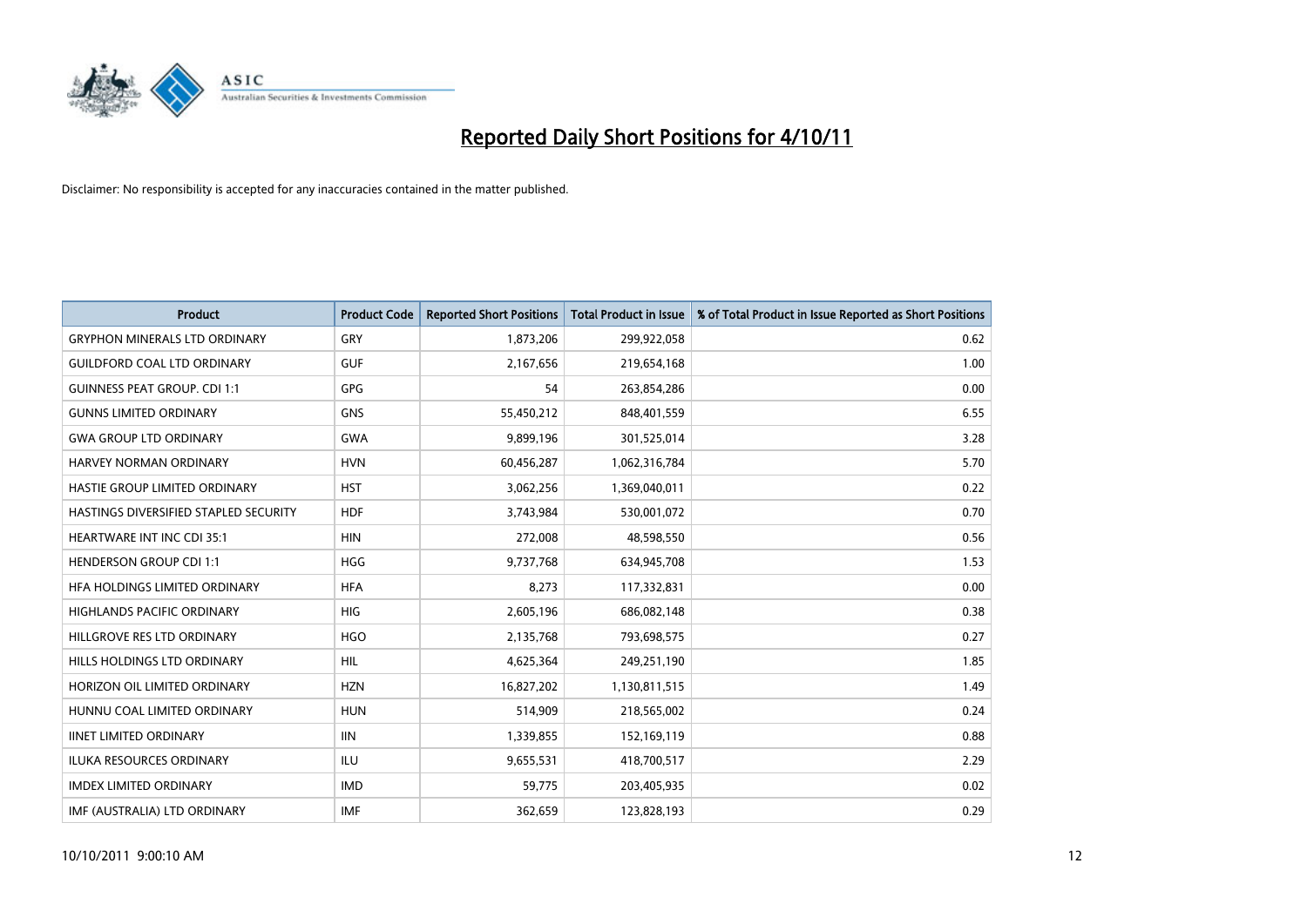

| <b>Product</b>                                | <b>Product Code</b> | <b>Reported Short Positions</b> | <b>Total Product in Issue</b> | % of Total Product in Issue Reported as Short Positions |
|-----------------------------------------------|---------------------|---------------------------------|-------------------------------|---------------------------------------------------------|
| <b>IMX RESOURCES LTD ORDINARY</b>             | <b>IXR</b>          | 20,000                          | 262,612,803                   | 0.01                                                    |
| <b>INCITEC PIVOT ORDINARY</b>                 | IPL                 | 1,378,985                       | 1,628,730,107                 | 0.06                                                    |
| <b>INDEPENDENCE GROUP ORDINARY</b>            | <b>IGO</b>          | 4,330,740                       | 202,907,135                   | 2.12                                                    |
| INDOPHIL RESOURCES ORDINARY                   | <b>IRN</b>          | 1,433,653                       | 995,437,860                   | 0.15                                                    |
| <b>INDUSTREA LIMITED ORDINARY</b>             | IDL                 | 1,565,097                       | 364,733,566                   | 0.42                                                    |
| <b>INFIGEN ENERGY STAPLED SECURITIES</b>      | <b>IFN</b>          | 6,283,862                       | 762,265,972                   | 0.84                                                    |
| ING RE COM GROUP STAPLED SECURITIES           | ILF.                | 3,583                           | 441,029,194                   | 0.00                                                    |
| <b>INSURANCE AUSTRALIA ORDINARY</b>           | IAG                 | 13,019,249                      | 2,079,034,021                 | 0.61                                                    |
| INT GOLDFIELDS LTD ORDINARY                   | <b>IGS</b>          | 8,042,682                       | 571,520,386                   | 1.41                                                    |
| <b>INTEGRA MINING LTD, ORDINARY</b>           | <b>IGR</b>          | 5,338,499                       | 843,743,881                   | 0.63                                                    |
| <b>INTREPID MINES ORDINARY</b>                | <b>IAU</b>          | 2,798,211                       | 522,374,199                   | 0.51                                                    |
| <b>INVESTA OFFICE FUND STAPLED SECURITIES</b> | <b>IOF</b>          | 14,956,194                      | 2,729,071,212                 | 0.54                                                    |
| <b>INVOCARE LIMITED ORDINARY</b>              | <b>IVC</b>          | 1,695,618                       | 107,912,897                   | 1.57                                                    |
| <b>ION LIMITED ORDINARY</b>                   | <b>ION</b>          | 164,453                         | 256,365,105                   | 0.06                                                    |
| <b>IOOF HOLDINGS LTD ORDINARY</b>             | IFL                 | 851,400                         | 229,794,395                   | 0.38                                                    |
| <b>IRESS MARKET TECH. ORDINARY</b>            | <b>IRE</b>          | 857,645                         | 127,036,010                   | 0.67                                                    |
| <b>IRON ORE HOLDINGS ORDINARY</b>             | <b>IOH</b>          | 64,815                          | 166,087,005                   | 0.04                                                    |
| ISHARES GLOBAL 100 CDI 1:1                    | <b>IOO</b>          | 17,860                          | 10,600,000                    | 0.17                                                    |
| ISHARES MSCI AUS 200 ISHARES MSCI AUS 200     | <b>IOZ</b>          | 75,801                          | 2,400,836                     | 3.15                                                    |
| ISHARES MSCI EM MKTS CDI 1:1                  | <b>IEM</b>          | 18.083                          | 425,700,000                   | 0.00                                                    |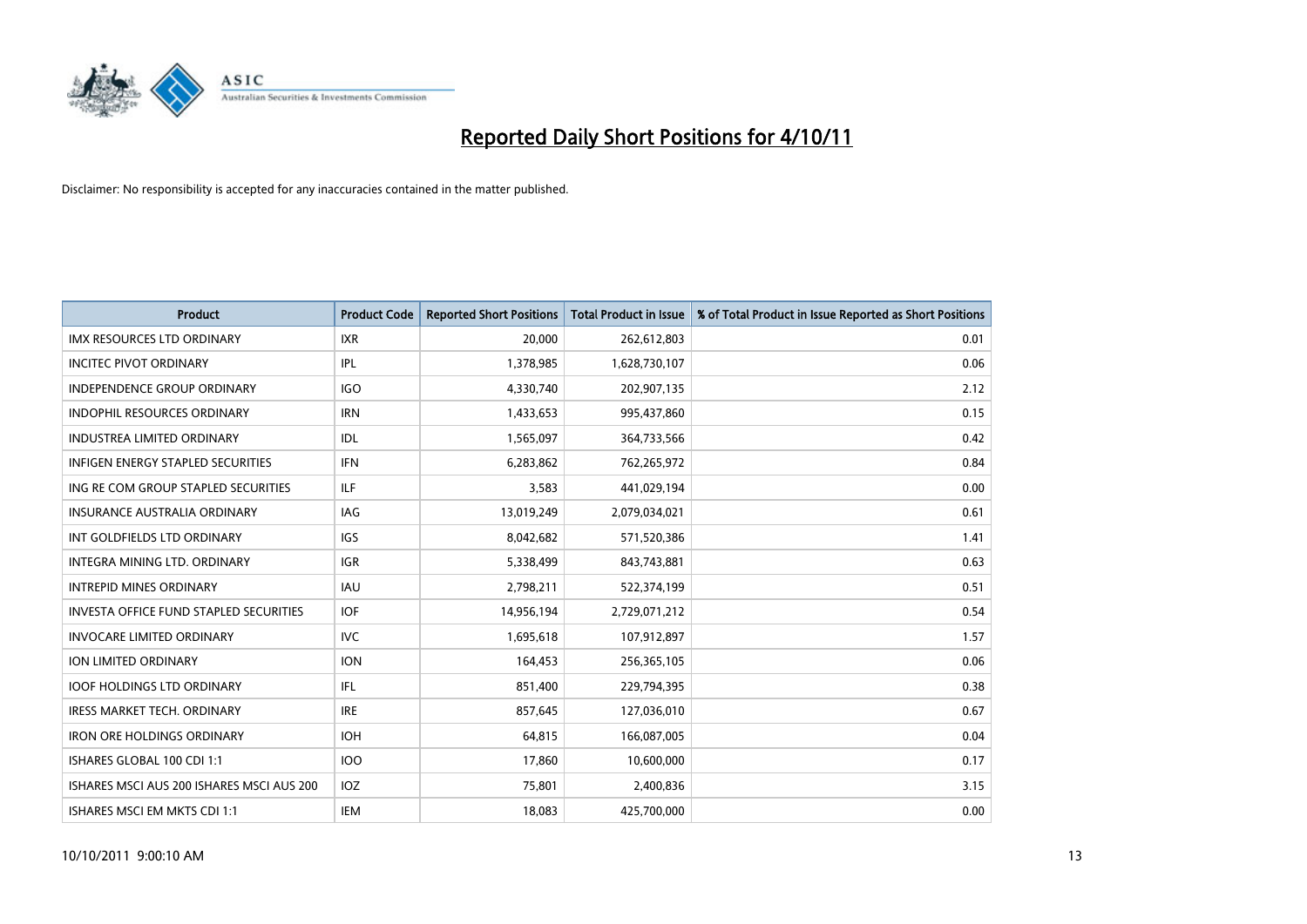

| <b>Product</b>                            | <b>Product Code</b> | <b>Reported Short Positions</b> | <b>Total Product in Issue</b> | % of Total Product in Issue Reported as Short Positions |
|-------------------------------------------|---------------------|---------------------------------|-------------------------------|---------------------------------------------------------|
| ISHARES S&P HIGH DIV ISHARES S&P HIGH DIV | <b>IHD</b>          | 77,839                          | 2,300,931                     | 3.38                                                    |
| ISHARES SMALL ORDS ISHARES SMALL ORDS     | <b>ISO</b>          | 529,252                         | 3,901,916                     | 13.56                                                   |
| <b>IVANHOE AUSTRALIA ORDINARY</b>         | <b>IVA</b>          | 815,818                         | 484,165,340                   | 0.16                                                    |
| JAMES HARDIE INDUST CHESS DEPOSITARY INT  | <b>IHX</b>          | 27,581,311                      | 435,640,582                   | 6.31                                                    |
| <b>JAMESON RESOURCES ORDINARY</b>         | <b>JAL</b>          | 1,600,000                       | 95,828,865                    | 1.67                                                    |
| <b>JB HI-FI LIMITED ORDINARY</b>          | <b>IBH</b>          | 17,562,014                      | 98,756,791                    | 17.78                                                   |
| <b>JUPITER MINES ORDINARY</b>             | <b>IMS</b>          | 57,618                          | 1,561,235,037                 | 0.00                                                    |
| <b>KAGARA LTD ORDINARY</b>                | <b>KZL</b>          | 14,362,071                      | 718,068,836                   | 1.97                                                    |
| KAROON GAS AUSTRALIA ORDINARY             | <b>KAR</b>          | 4,235,651                       | 221,420,769                   | 1.90                                                    |
| KATHMANDU HOLD LTD ORDINARY               | <b>KMD</b>          | 2,050,550                       | 200,000,000                   | 1.02                                                    |
| <b>KEYBRIDGE CAPITAL ORDINARY</b>         | <b>KBC</b>          | 5,999                           | 172,070,564                   | 0.00                                                    |
| KIMBERLEY METALS LTD ORDINARY             | <b>KBL</b>          | 1,820                           | 164,752,978                   | 0.00                                                    |
| KINGSGATE CONSOLID. ORDINARY              | <b>KCN</b>          | 2,027,327                       | 139,039,834                   | 1.46                                                    |
| KINGSROSE MINING LTD ORDINARY             | <b>KRM</b>          | 46,069                          | 267,223,726                   | 0.01                                                    |
| LEIGHTON HOLDINGS ORDINARY                | LEI                 | 11,308,363                      | 336,515,596                   | 3.34                                                    |
| LEND LEASE GROUP UNIT/ORD STAPLED         | LLC                 | 3,151,949                       | 570,915,669                   | 0.54                                                    |
| LINC ENERGY LTD ORDINARY                  | <b>LNC</b>          | 7,002,583                       | 503,418,900                   | 1.37                                                    |
| LIQUEFIED NATURAL ORDINARY                | <b>LNG</b>          | 370,140                         | 267,699,015                   | 0.14                                                    |
| LYNAS CORPORATION ORDINARY                | <b>LYC</b>          | 80,590,847                      | 1,713,846,913                 | 4.72                                                    |
| M2 TELECOMMUNICATION ORDINARY             | <b>MTU</b>          | 267,711                         | 123,731,285                   | 0.21                                                    |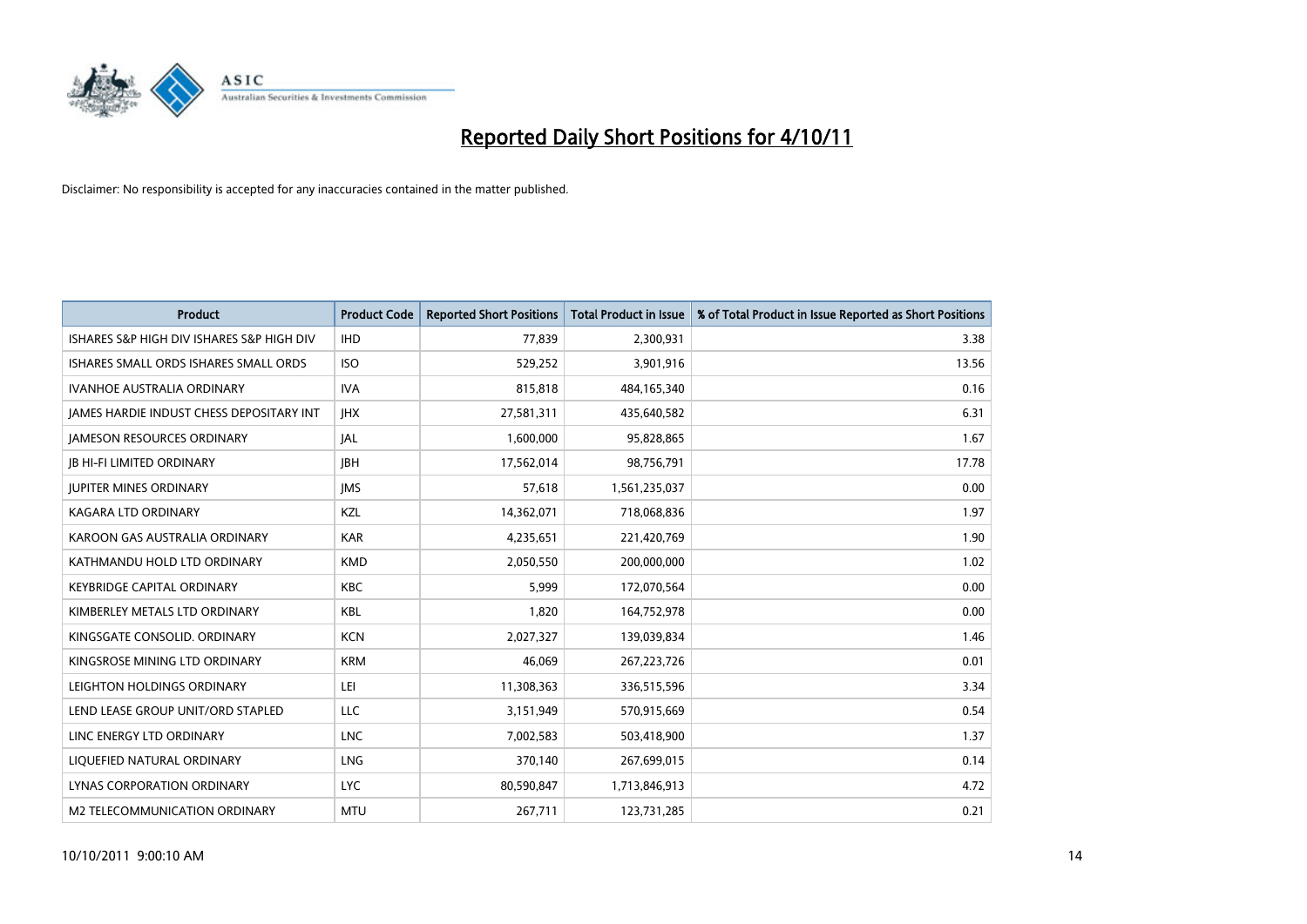

| <b>Product</b>                        | <b>Product Code</b> | <b>Reported Short Positions</b> | <b>Total Product in Issue</b> | % of Total Product in Issue Reported as Short Positions |
|---------------------------------------|---------------------|---------------------------------|-------------------------------|---------------------------------------------------------|
| <b>MACA LIMITED ORDINARY</b>          | <b>MLD</b>          | 18,911                          | 150,000,000                   | 0.01                                                    |
| MACARTHUR COAL ORDINARY               | <b>MCC</b>          | 843,030                         | 302,092,343                   | 0.27                                                    |
| <b>MACMAHON HOLDINGS ORDINARY</b>     | <b>MAH</b>          | 5,413,426                       | 738,631,705                   | 0.74                                                    |
| MACQ ATLAS ROADS GRP ORDINARY STAPLED | <b>MQA</b>          | 10,329,329                      | 464,279,594                   | 2.23                                                    |
| MACQUARIE GROUP LTD ORDINARY          | <b>MOG</b>          | 3,898,104                       | 348,285,032                   | 1.11                                                    |
| MAP GROUP STAPLED US PROHIBIT.        | <b>MAP</b>          | 5,622,359                       | 1,861,210,782                 | 0.29                                                    |
| <b>MATRIX C &amp; E LTD ORDINARY</b>  | <b>MCE</b>          | 388.046                         | 77,081,507                    | 0.50                                                    |
| MCMILLAN SHAKESPEARE ORDINARY         | <b>MMS</b>          | 43,434                          | 68,305,227                    | 0.06                                                    |
| <b>MCPHERSON'S LTD ORDINARY</b>       | <b>MCP</b>          | 214,516                         | 72,401,758                    | 0.30                                                    |
| MEDUSA MINING LTD ORDINARY            | <b>MML</b>          | 1,294,957                       | 188,827,911                   | 0.68                                                    |
| MELBOURNE IT LIMITED ORDINARY         | MLB                 | 136,142                         | 80,662,621                    | 0.17                                                    |
| MEO AUSTRALIA LTD ORDINARY            | <b>MEO</b>          | 1,042,225                       | 539,913,260                   | 0.20                                                    |
| MERMAID MARINE ORDINARY               | <b>MRM</b>          | 1,753,381                       | 217,595,899                   | 0.80                                                    |
| MESOBLAST LIMITED ORDINARY            | <b>MSB</b>          | 5,733,908                       | 280,425,258                   | 2.05                                                    |
| METALS X LIMITED ORDINARY             | <b>MLX</b>          | 326,940                         | 1,340,453,375                 | 0.03                                                    |
| METCASH LIMITED ORDINARY              | <b>MTS</b>          | 30,976,468                      | 770,720,699                   | 4.03                                                    |
| METGASCO LIMITED ORDINARY             | <b>MEL</b>          | 312,374                         | 337,396,221                   | 0.09                                                    |
| METMINCO LIMITED ORDINARY             | <b>MNC</b>          | 1,242,688                       | 1,462,616,146                 | 0.09                                                    |
| METROCOAL LIMITED ORDINARY            | <b>MTE</b>          | 300,000                         | 101,973,663                   | 0.29                                                    |
| MHM METALS LIMITED ORDINARY           | <b>MHM</b>          | 68,125                          | 102,334,203                   | 0.07                                                    |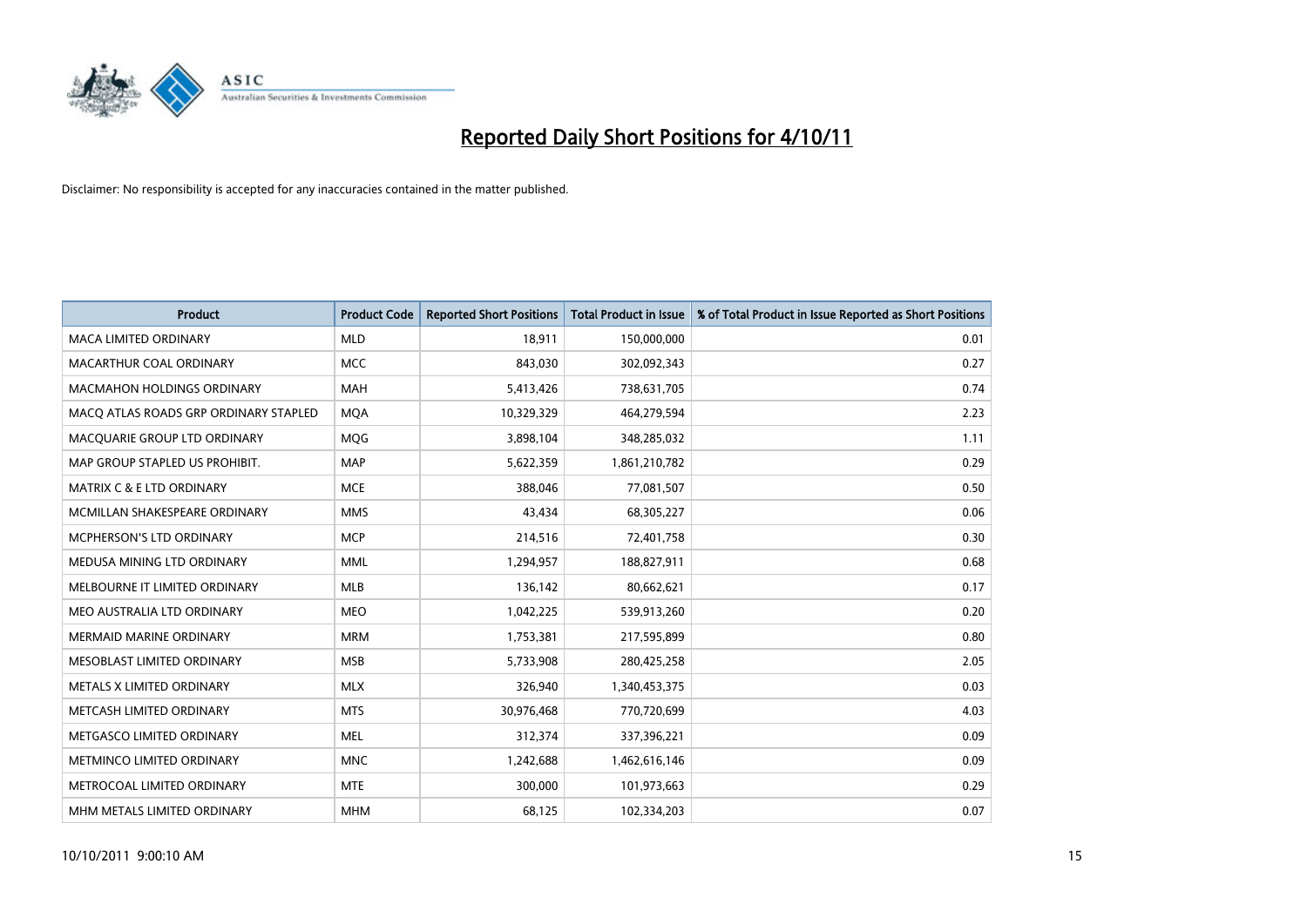

| <b>Product</b>                       | <b>Product Code</b> | <b>Reported Short Positions</b> | <b>Total Product in Issue</b> | % of Total Product in Issue Reported as Short Positions |
|--------------------------------------|---------------------|---------------------------------|-------------------------------|---------------------------------------------------------|
| MICLYN EXP OFFSHR ORDINARY           | <b>MIO</b>          | 19,805                          | 274,618,684                   | 0.01                                                    |
| MINARA RESOURCES ORDINARY            | <b>MRE</b>          | 3,479,596                       | 1,169,424,487                 | 0.30                                                    |
| MINCOR RESOURCES NL ORDINARY         | <b>MCR</b>          | 1,617,814                       | 197,740,804                   | 0.80                                                    |
| MINEMAKERS LIMITED ORDINARY          | <b>MAK</b>          | 44,227                          | 227,003,950                   | 0.02                                                    |
| MINERAL DEPOSITS ORDINARY            | <b>MDL</b>          | 513,708                         | 83,538,786                    | 0.59                                                    |
| MINERAL RESOURCES, ORDINARY          | <b>MIN</b>          | 1,046,505                       | 183,884,367                   | 0.56                                                    |
| MIRABELA NICKEL LTD ORDINARY         | <b>MBN</b>          | 18,561,675                      | 491,781,237                   | 3.78                                                    |
| MIRVAC GROUP STAPLED SECURITIES      | <b>MGR</b>          | 32,375,315                      | 3,416,924,188                 | 0.92                                                    |
| <b>MOLOPO ENERGY LTD ORDINARY</b>    | <b>MPO</b>          | 1,562,388                       | 245,579,810                   | 0.63                                                    |
| MOLY MINES LIMITED ORDINARY          | <b>MOL</b>          | 14,667                          | 384,893,989                   | 0.00                                                    |
| MONADELPHOUS GROUP ORDINARY          | <b>MND</b>          | 1,447,784                       | 88,659,327                    | 1.64                                                    |
| MORTGAGE CHOICE LTD ORDINARY         | <b>MOC</b>          | 217,792                         | 119,948,255                   | 0.18                                                    |
| MOUNT GIBSON IRON ORDINARY           | <b>MGX</b>          | 18,440,361                      | 1,082,570,693                 | 1.71                                                    |
| MULTIPLEX SITES SITES                | <b>MXUPA</b>        | 22                              | 4,500,000                     | 0.00                                                    |
| <b>MURCHISON METALS LTD ORDINARY</b> | <b>MMX</b>          | 17,724,790                      | 437,354,555                   | 4.06                                                    |
| MYER HOLDINGS LTD ORDINARY           | <b>MYR</b>          | 48,746,323                      | 583,284,551                   | 8.34                                                    |
| MYSTATE LIMITED ORDINARY             | <b>MYS</b>          | 1,400                           | 67,463,454                    | 0.00                                                    |
| NATIONAL AUST. BANK ORDINARY         | <b>NAB</b>          | 25,085,270                      | 2,201,147,145                 | 1.09                                                    |
| NATURAL FUEL LIMITED ORDINARY        | <b>NFL</b>          | 1                               | 1,121,912                     | 0.00                                                    |
| NAVITAS LIMITED ORDINARY             | <b>NVT</b>          | 2,367,571                       | 375,318,628                   | 0.61                                                    |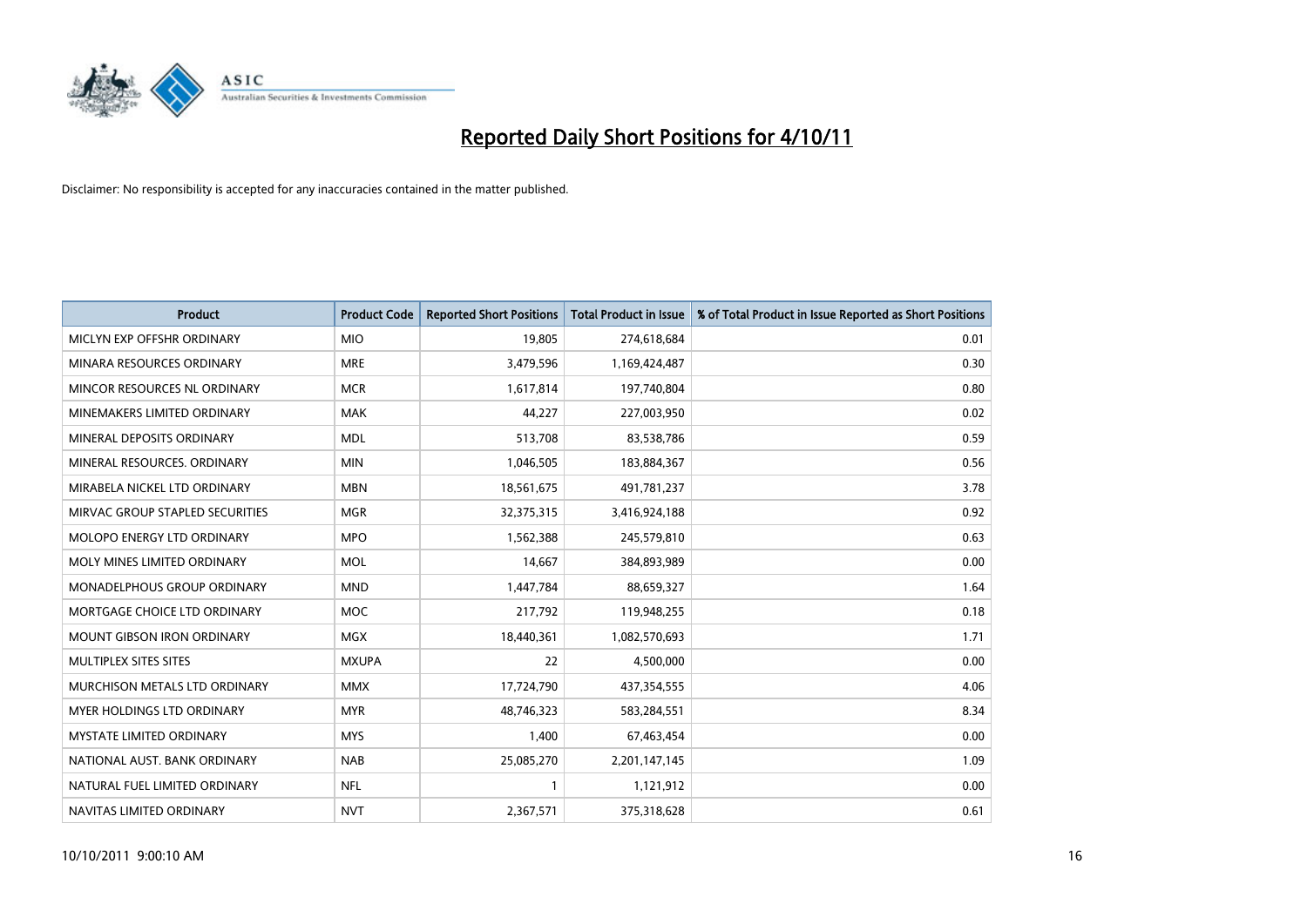

| <b>Product</b>                        | <b>Product Code</b> | <b>Reported Short Positions</b> | <b>Total Product in Issue</b> | % of Total Product in Issue Reported as Short Positions |
|---------------------------------------|---------------------|---------------------------------|-------------------------------|---------------------------------------------------------|
| NEPTUNE MARINE ORDINARY               | <b>NMS</b>          | 182,253                         | 1,748,545,632                 | 0.01                                                    |
| NEW HOPE CORPORATION ORDINARY         | <b>NHC</b>          | 506,091                         | 830,230,549                   | 0.05                                                    |
| NEWCREST MINING ORDINARY              | <b>NCM</b>          | 1,797,827                       | 765,000,000                   | 0.18                                                    |
| NEWS CORP A NON-VOTING CDI            | <b>NWSLV</b>        | 4,693,286                       | 1,764,667,913                 | 0.26                                                    |
| NEWS CORP B VOTING CDI                | <b>NWS</b>          | 3,524,965                       | 798,520,953                   | 0.41                                                    |
| NEXBIS LIMITED ORDINARY               | <b>NBS</b>          | 63,733                          | 798,356,704                   | 0.01                                                    |
| NEXTDC LIMITED ORDINARY               | <b>NXT</b>          | 22,857                          | 123,533,558                   | 0.02                                                    |
| NEXUS ENERGY LIMITED ORDINARY         | <b>NXS</b>          | 5,963,048                       | 1,326,697,820                 | 0.44                                                    |
| NIB HOLDINGS LIMITED ORDINARY         | <b>NHF</b>          | 105,461                         | 466,733,110                   | 0.02                                                    |
| NIDO PETROLEUM ORDINARY               | <b>NDO</b>          | 1,227,139                       | 1,389,163,151                 | 0.09                                                    |
| NOBLE MINERAL RES ORDINARY            | <b>NMG</b>          | 2,468,827                       | 460,308,567                   | 0.55                                                    |
| NORTHERN IRON LTD ORDINARY            | <b>NFE</b>          | 848,976                         | 336,084,863                   | 0.25                                                    |
| NRW HOLDINGS LIMITED ORDINARY         | <b>NWH</b>          | 809,767                         | 278,888,011                   | 0.27                                                    |
| NUCOAL RESOURCES NL ORDINARY          | <b>NCR</b>          | 189,142                         | 441,129,875                   | 0.05                                                    |
| NUFARM LIMITED ORDINARY               | <b>NUF</b>          | 3,853,891                       | 261,833,005                   | 1.48                                                    |
| OAKTON LIMITED ORDINARY               | <b>OKN</b>          | 636,191                         | 93,800,235                    | 0.68                                                    |
| OCEANAGOLD CORP. CHESS DEPOSITARY INT | <b>OGC</b>          | 1,071,305                       | 262,609,273                   | 0.40                                                    |
| OCEANIA CAPITAL LTD ORDINARY          | <b>OCP</b>          | 2,500                           | 91,921,295                    | 0.00                                                    |
| OIL SEARCH LTD ORDINARY               | <b>OSH</b>          | 13,993,567                      | 1,320,648,378                 | 1.03                                                    |
| OM HOLDINGS LIMITED ORDINARY          | <b>OMH</b>          | 11,436,518                      | 504,105,150                   | 2.27                                                    |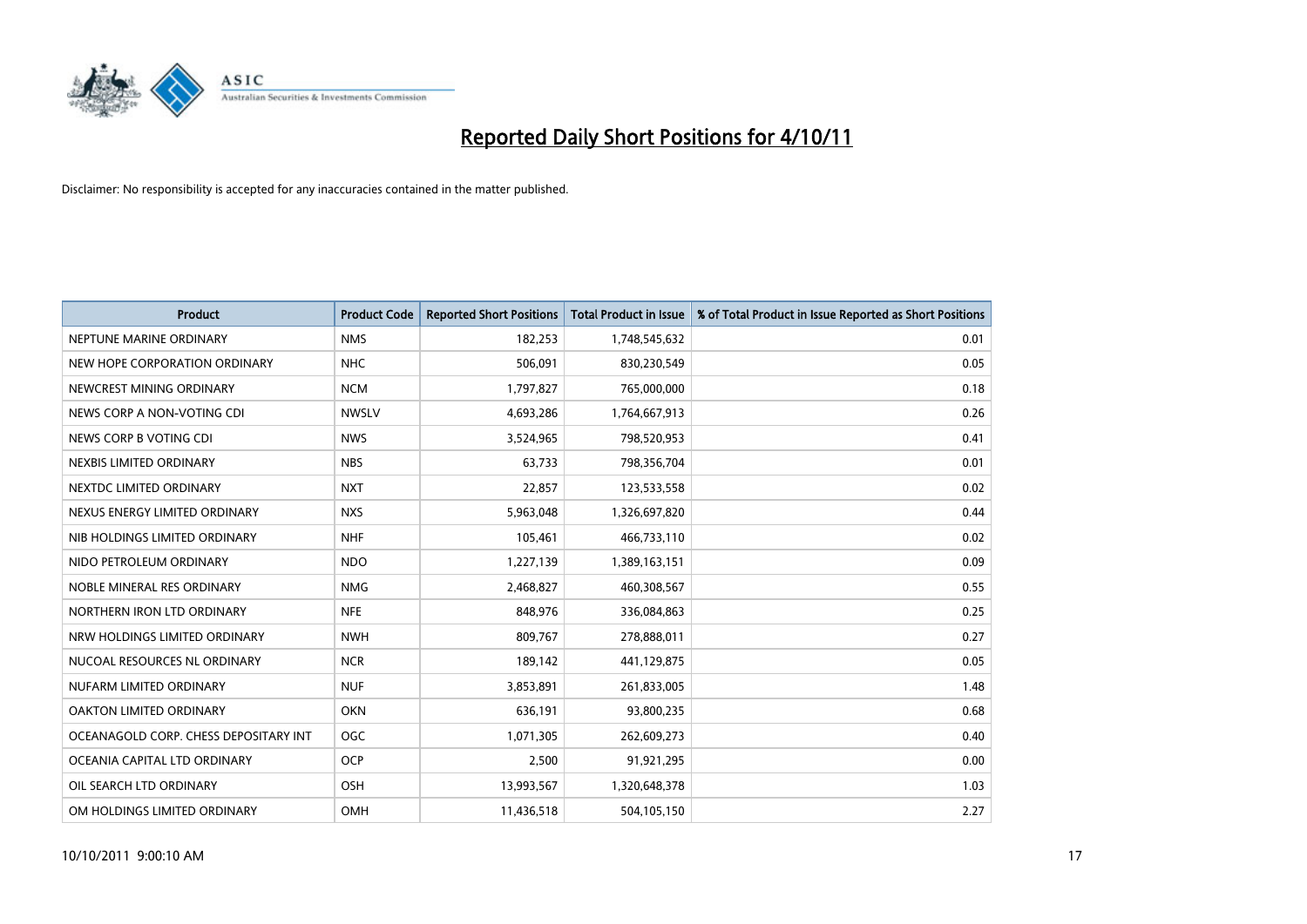

| <b>Product</b>                   | <b>Product Code</b> | <b>Reported Short Positions</b> | <b>Total Product in Issue</b> | % of Total Product in Issue Reported as Short Positions |
|----------------------------------|---------------------|---------------------------------|-------------------------------|---------------------------------------------------------|
| <b>ONESTEEL LIMITED ORDINARY</b> | OST                 | 27,151,880                      | 1,338,106,652                 | 2.04                                                    |
| ORICA LIMITED ORDINARY           | ORI                 | 2,350,504                       | 363,966,570                   | 0.62                                                    |
| ORIGIN ENERGY ORDINARY           | <b>ORG</b>          | 3,291,884                       | 1,086,037,913                 | 0.28                                                    |
| OROCOBRE LIMITED ORDINARY        | <b>ORE</b>          | 161,082                         | 103,195,029                   | 0.15                                                    |
| OROTONGROUP LIMITED ORDINARY     | <b>ORL</b>          | 75,386                          | 40,880,902                    | 0.18                                                    |
| OTTO ENERGY LIMITED ORDINARY     | <b>OEL</b>          | 109,204                         | 1,138,290,071                 | 0.01                                                    |
| OZ MINERALS ORDINARY             | OZL                 | 8,795,789                       | 323,877,514                   | 2.70                                                    |
| PACIFIC BRANDS ORDINARY          | PBG                 | 8,357,815                       | 931,386,248                   | 0.91                                                    |
| PALADIN ENERGY LTD ORDINARY      | <b>PDN</b>          | 26,248,538                      | 778,525,732                   | 3.36                                                    |
| PANAUST LIMITED ORDINARY         | <b>PNA</b>          | 10,220,483                      | 593,867,443                   | 1.70                                                    |
| PANORAMIC RESOURCES ORDINARY     | PAN                 | 1,284,726                       | 207,050,710                   | 0.60                                                    |
| PAPERLINX LIMITED ORDINARY       | <b>PPX</b>          | 4,280,057                       | 609,280,761                   | 0.71                                                    |
| PAPILLON RES LTD ORDINARY        | <b>PIR</b>          | 136,050                         | 208,259,519                   | 0.06                                                    |
| PATTIES FOODS LTD ORDINARY       | PFL                 |                                 | 138,989,223                   | 0.00                                                    |
| PEAK RESOURCES ORDINARY          | <b>PEK</b>          | 83,710                          | 155,979,643                   | 0.05                                                    |
| PEET LIMITED ORDINARY            | <b>PPC</b>          | 100,010                         | 318,038,544                   | 0.03                                                    |
| PENINSULA ENERGY LTD ORDINARY    | <b>PEN</b>          | 1,705,000                       | 2,135,490,443                 | 0.08                                                    |
| PERILYA LIMITED ORDINARY         | PEM                 | 398,555                         | 526,075,563                   | 0.07                                                    |
| PERPETUAL LIMITED ORDINARY       | <b>PPT</b>          | 2,871,781                       | 44,692,304                    | 6.39                                                    |
| PERSEUS MINING LTD ORDINARY      | PRU                 | 1,936,573                       | 426,717,088                   | 0.44                                                    |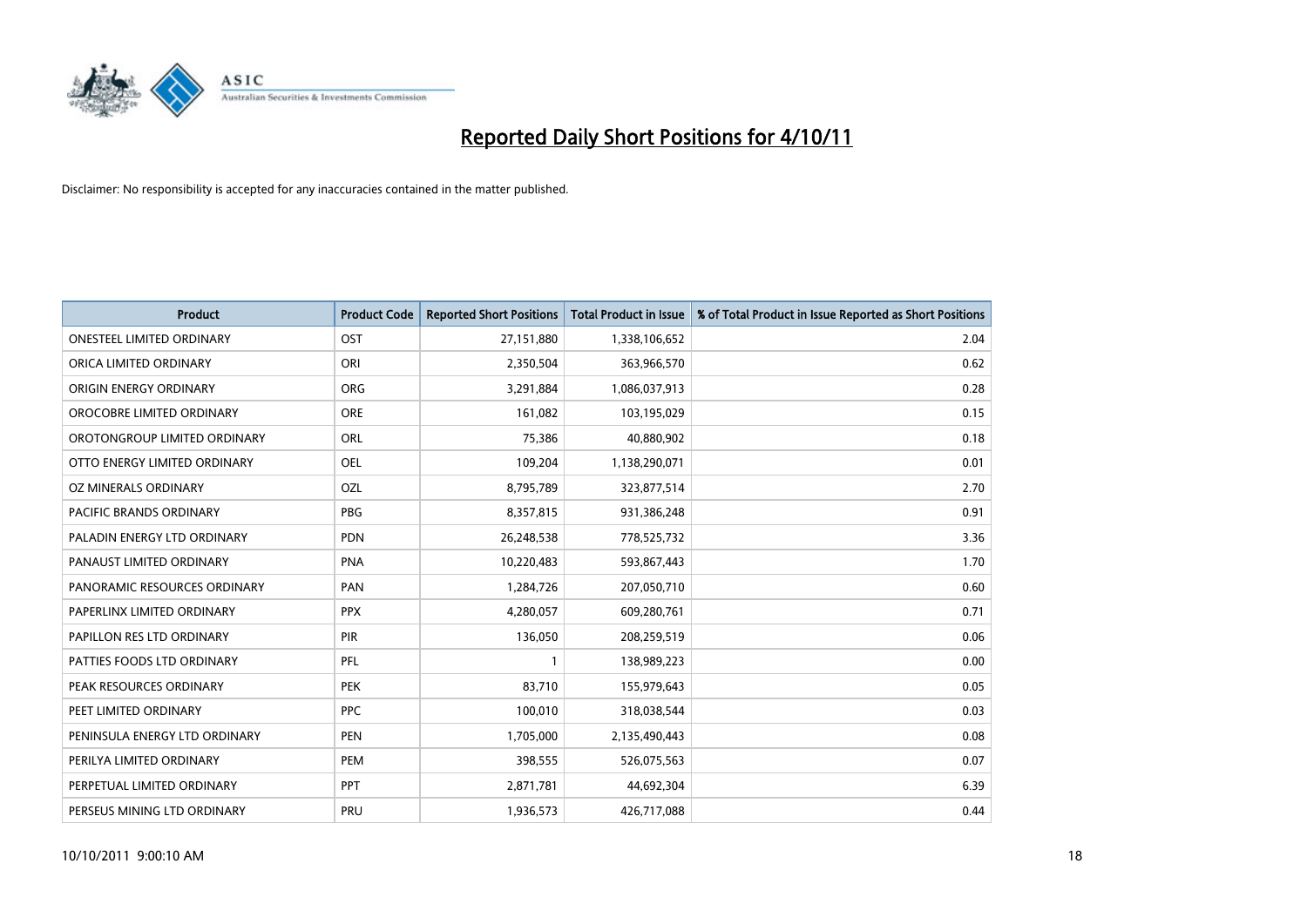

| <b>Product</b>                      | <b>Product Code</b> | <b>Reported Short Positions</b> | <b>Total Product in Issue</b> | % of Total Product in Issue Reported as Short Positions |
|-------------------------------------|---------------------|---------------------------------|-------------------------------|---------------------------------------------------------|
| PETSEC ENERGY ORDINARY              | <b>PSA</b>          | 223,332                         | 231,283,622                   | 0.10                                                    |
| PHARMAXIS LTD ORDINARY              | <b>PXS</b>          | 2,595,391                       | 229,116,309                   | 1.13                                                    |
| PHOTON GROUP LTD ORDINARY           | PGA                 | 250,510                         | 1,540,886,866                 | 0.02                                                    |
| PLATINUM ASSET ORDINARY             | <b>PTM</b>          | 7,074,628                       | 561,347,878                   | 1.25                                                    |
| PLATINUM AUSTRALIA ORDINARY         | <b>PLA</b>          | 4,827,297                       | 417,130,039                   | 1.18                                                    |
| PLATINUM CAPITAL LTD ORDINARY       | <b>PMC</b>          |                                 | 165,756,878                   | 0.00                                                    |
| PMP LIMITED ORDINARY                | <b>PMP</b>          | 23,111                          | 329,842,473                   | 0.00                                                    |
| PORT BOUVARD LIMITED ORDINARY       | PBD                 | 6,754                           | 593,868,295                   | 0.00                                                    |
| PREMIER INVESTMENTS ORDINARY        | <b>PMV</b>          | 312,708                         | 155,062,831                   | 0.20                                                    |
| PRIMA BIOMED LTD ORDINARY           | <b>PRR</b>          | 2,998,236                       | 1,009,452,535                 | 0.30                                                    |
| PRIMARY HEALTH CARE ORDINARY        | PRY                 | 9,439,669                       | 497,469,803                   | 1.90                                                    |
| PRIME MEDIA GRP LTD ORDINARY        | PRT                 | 2,305                           | 366,330,303                   | 0.00                                                    |
| PRIMEAG AUSTRALIA ORDINARY          | PAG                 |                                 | 266,394,444                   | 0.00                                                    |
| PROGEN PHARMACEUTIC ORDINARY        | PGL                 | 151,596                         | 24,709,097                    | 0.61                                                    |
| PROGRAMMED ORDINARY                 | <b>PRG</b>          | 549,753                         | 118,169,908                   | 0.46                                                    |
| PSIVIDA CORP CDI 1:1                | <b>PVA</b>          | 6,878                           | 8,737,186                     | 0.08                                                    |
| <b>QANTAS AIRWAYS ORDINARY</b>      | QAN                 | 32,916,842                      | 2,265,123,620                 | 1.45                                                    |
| OBE INSURANCE GROUP ORDINARY        | <b>OBE</b>          | 25,939,136                      | 1,092,654,587                 | 2.34                                                    |
| OR NATIONAL LIMITED ORDINARY        | <b>ORN</b>          | 21,019,899                      | 2,440,000,000                 | 0.86                                                    |
| <b>QUBE LOGISTICS HLDG ORDINARY</b> | QUB                 | 205,840                         | 801,927,594                   | 0.03                                                    |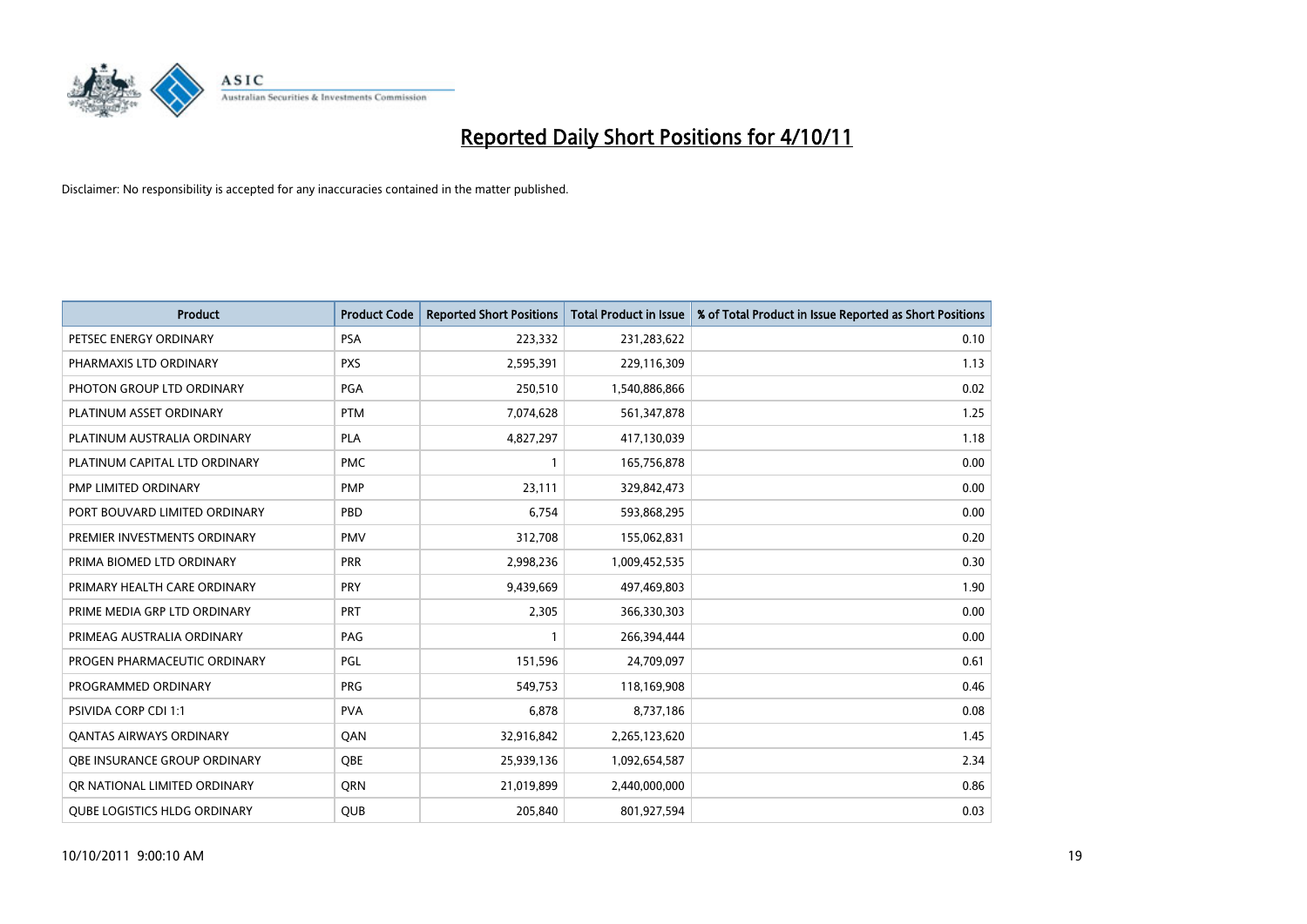

| <b>Product</b>                     | <b>Product Code</b> | <b>Reported Short Positions</b> | Total Product in Issue | % of Total Product in Issue Reported as Short Positions |
|------------------------------------|---------------------|---------------------------------|------------------------|---------------------------------------------------------|
| RAMELIUS RESOURCES ORDINARY        | <b>RMS</b>          | 110,039                         | 291,767,215            | 0.03                                                    |
| RAMSAY HEALTH CARE ORDINARY        | <b>RHC</b>          | 1,388,492                       | 202,081,252            | 0.69                                                    |
| <b>RCR TOMLINSON ORDINARY</b>      | <b>RCR</b>          | 68.067                          | 133,010,172            | 0.05                                                    |
| <b>REA GROUP ORDINARY</b>          | <b>REA</b>          | 166,592                         | 130,401,680            | 0.12                                                    |
| <b>RECKON LIMITED ORDINARY</b>     | <b>RKN</b>          | 837,000                         | 133,384,060            | 0.63                                                    |
| <b>RED FORK ENERGY ORDINARY</b>    | <b>RFE</b>          | 7,696                           | 269,769,853            | 0.00                                                    |
| REDBANK ENERGY LTD ORDINARY        | AEJ                 | 19                              | 786,287                | 0.00                                                    |
| REED RESOURCES LTD ORDINARY        | <b>RDR</b>          | 268,204                         | 264,742,501            | 0.10                                                    |
| <b>REGIS RESOURCES ORDINARY</b>    | <b>RRL</b>          | 840,122                         | 433,857,441            | 0.16                                                    |
| RESMED INC CDI 10:1                | <b>RMD</b>          | 6,066,301                       | 1,556,242,300          | 0.39                                                    |
| RESOLUTE MINING ORDINARY           | <b>RSG</b>          | 5,858,756                       | 469,031,918            | 1.24                                                    |
| RESOURCE AND INVEST. ORDINARY      | <b>RNI</b>          | 19,245                          | 124,984,308            | 0.02                                                    |
| RESOURCE GENERATION ORDINARY       | <b>RES</b>          | 375,811                         | 262,895,652            | 0.14                                                    |
| RETAIL FOOD GROUP ORDINARY         | <b>RFG</b>          | 28,778                          | 108,219,282            | 0.03                                                    |
| REVERSE CORP LIMITED ORDINARY      | <b>REF</b>          | 25,041                          | 92,382,175             | 0.03                                                    |
| REX MINERALS LIMITED ORDINARY      | <b>RXM</b>          | 1,352,856                       | 153,635,519            | 0.87                                                    |
| RHG LIMITED ORDINARY               | <b>RHG</b>          | 38,970                          | 308,483,177            | 0.01                                                    |
| RIALTO ENERGY ORDINARY             | <b>RIA</b>          | 394,249                         | 375,006,264            | 0.11                                                    |
| <b>RIDLEY CORPORATION ORDINARY</b> | <b>RIC</b>          | 509,655                         | 307,817,071            | 0.17                                                    |
| RIO TINTO LIMITED ORDINARY         | <b>RIO</b>          | 20,701,742                      | 435,758,720            | 4.74                                                    |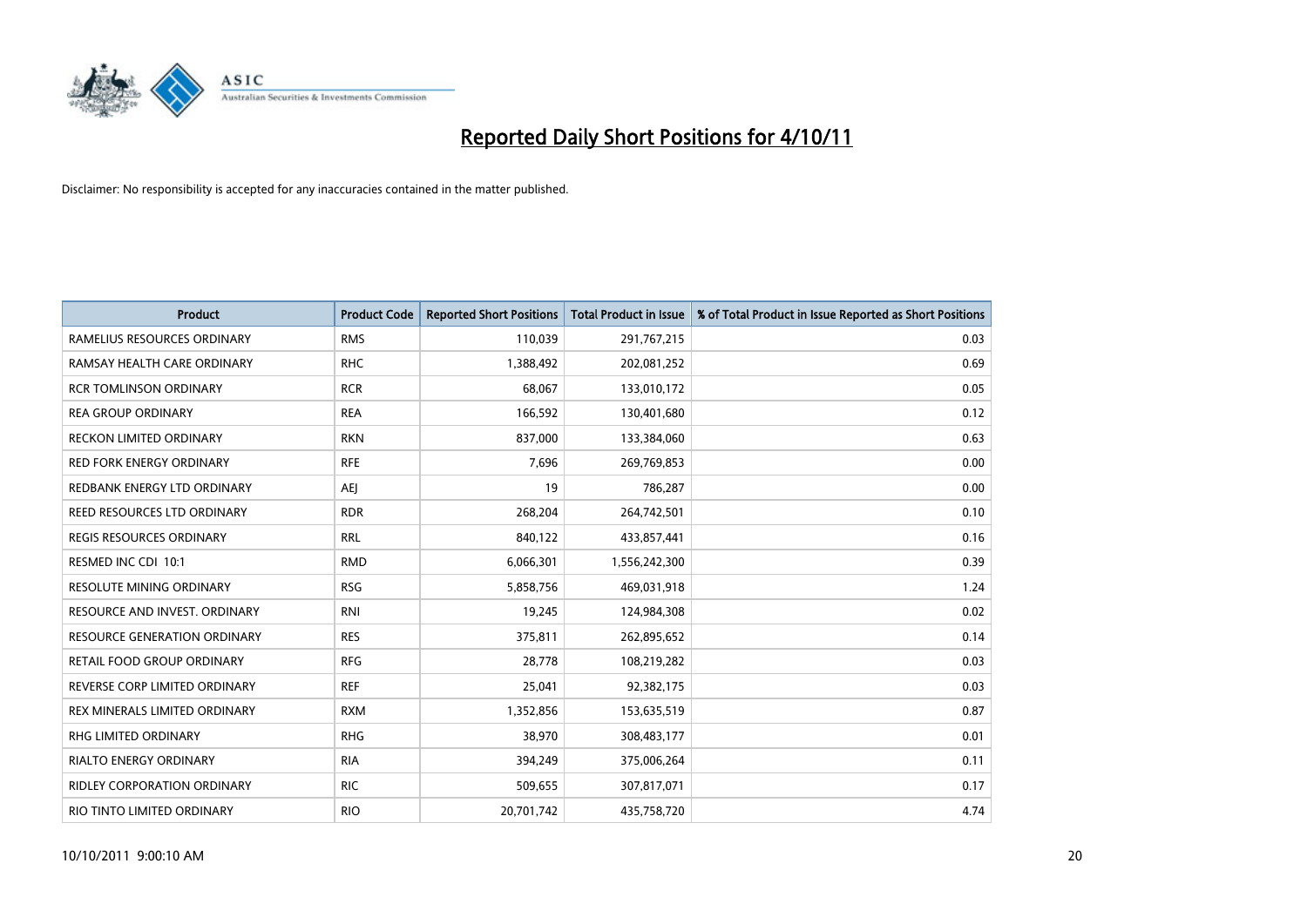

| <b>Product</b>                    | <b>Product Code</b> | <b>Reported Short Positions</b> | <b>Total Product in Issue</b> | % of Total Product in Issue Reported as Short Positions |
|-----------------------------------|---------------------|---------------------------------|-------------------------------|---------------------------------------------------------|
| <b>RIVERCITY MOTORWAY STAPLED</b> | <b>RCY</b>          | 132,000                         | 957,010,115                   | 0.01                                                    |
| ROBUST RESOURCES ORDINARY         | <b>ROL</b>          | 1,118,816                       | 84,944,097                    | 1.32                                                    |
| ROC OIL COMPANY ORDINARY          | <b>ROC</b>          | 2,597,081                       | 713,254,560                   | 0.37                                                    |
| ROYAL WOLF HOLDINGS ORDINARY      | <b>RWH</b>          | 60,000                          | 100,387,052                   | 0.06                                                    |
| SAI GLOBAL LIMITED ORDINARY       | SAI                 | 1,999,961                       | 202,168,008                   | 0.99                                                    |
| SALMAT LIMITED ORDINARY           | <b>SLM</b>          | 524,401                         | 159,802,174                   | 0.32                                                    |
| SAMSON OIL & GAS LTD ORDINARY     | SSN                 | 664,356                         | 1,750,169,370                 | 0.03                                                    |
| SANDFIRE RESOURCES ORDINARY       | <b>SFR</b>          | 2,353,992                       | 150,879,969                   | 1.54                                                    |
| <b>SANTOS LTD ORDINARY</b>        | <b>STO</b>          | 19,665,781                      | 878,152,891                   | 2.21                                                    |
| SARACEN MINERAL ORDINARY          | <b>SAR</b>          | 4,640,820                       | 566,151,415                   | 0.82                                                    |
| SEDGMAN LIMITED ORDINARY          | <b>SDM</b>          | 322,072                         | 211,993,676                   | 0.15                                                    |
| <b>SEEK LIMITED ORDINARY</b>      | <b>SEK</b>          | 21,800,634                      | 337,079,207                   | 6.48                                                    |
| SELECT HARVESTS ORDINARY          | SHV                 | 411,962                         | 56,226,960                    | 0.73                                                    |
| SENETAS CORPORATION ORDINARY      | <b>SEN</b>          | 756,999                         | 463,105,195                   | 0.16                                                    |
| SENEX ENERGY LIMITED ORDINARY     | <b>SXY</b>          | 384,405                         | 915,159,081                   | 0.04                                                    |
| SERVCORP LIMITED ORDINARY         | SRV                 | 42,513                          | 98,440,807                    | 0.05                                                    |
| SERVICE STREAM ORDINARY           | <b>SSM</b>          | 344,063                         | 283,418,867                   | 0.12                                                    |
| SEVEN GROUP HOLDINGS ORDINARY     | <b>SVW</b>          | 429,727                         | 306,410,281                   | 0.13                                                    |
| SEVEN WEST MEDIA LTD ORDINARY     | <b>SWM</b>          | 2,375,967                       | 610,327,899                   | 0.39                                                    |
| SIGMA PHARMACEUTICAL ORDINARY     | <b>SIP</b>          | 10.908.140                      | 1,178,626,572                 | 0.91                                                    |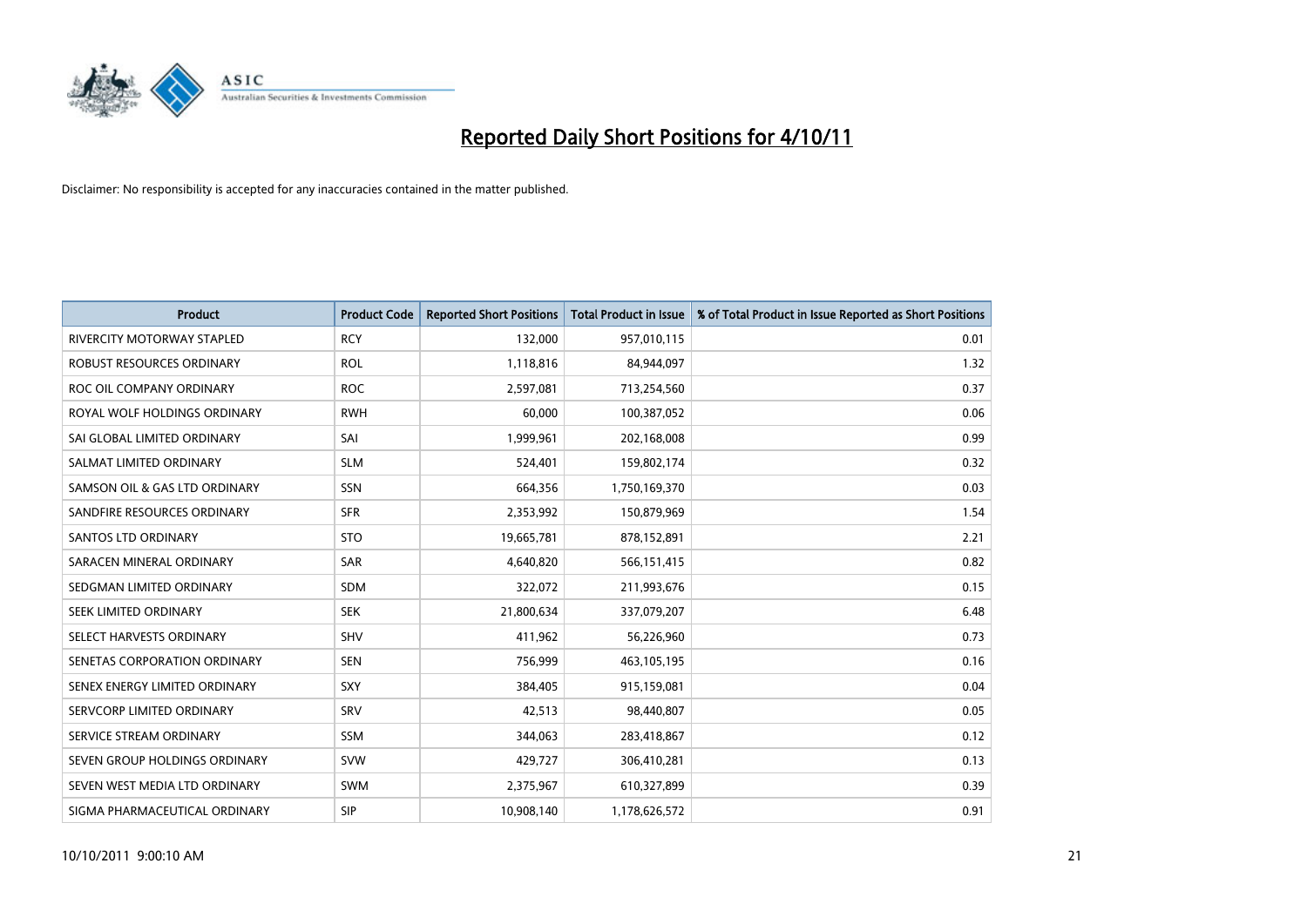

| <b>Product</b>                           | <b>Product Code</b> | <b>Reported Short Positions</b> | <b>Total Product in Issue</b> | % of Total Product in Issue Reported as Short Positions |
|------------------------------------------|---------------------|---------------------------------|-------------------------------|---------------------------------------------------------|
| SILEX SYSTEMS ORDINARY                   | <b>SLX</b>          | 650,754                         | 170,133,997                   | 0.38                                                    |
| SILVER LAKE RESOURCE ORDINARY            | <b>SLR</b>          | 189,503                         | 180,480,471                   | 0.10                                                    |
| SIMS METAL MGMT LTD ORDINARY             | SGM                 | 2,509,962                       | 205,601,821                   | 1.21                                                    |
| SINGAPORE TELECOMM. CHESS DEPOSITARY INT | <b>SGT</b>          | 6,521,664                       | 168,828,658                   | 3.87                                                    |
| SIRIUS RESOURCES NL ORDINARY             | <b>SIR</b>          | 82,500                          | 137,134,586                   | 0.06                                                    |
| SKILLED GROUP LTD ORDINARY               | <b>SKE</b>          | 47,696                          | 233, 243, 776                 | 0.01                                                    |
| SKY CITY ENTERTAIN, ORDINARY             | <b>SKC</b>          | 102,818                         | 576,958,340                   | 0.02                                                    |
| SKY NETWORK ORDINARY                     | <b>SKT</b>          | 399                             | 389,139,785                   | 0.00                                                    |
| SMS MANAGEMENT, ORDINARY                 | <b>SMX</b>          | 234,269                         | 68,290,180                    | 0.34                                                    |
| SONIC HEALTHCARE ORDINARY                | <b>SHL</b>          | 5,907,959                       | 389,969,875                   | 1.51                                                    |
| SOUL PATTINSON (W.H) ORDINARY            | SOL                 | 22,597                          | 238,640,580                   | 0.01                                                    |
| SOUTH BOULDER MINES ORDINARY             | <b>STB</b>          | 33,938                          | 87,115,688                    | 0.04                                                    |
| SP AUSNET STAPLED SECURITIES             | <b>SPN</b>          | 3,263,257                       | 2,850,932,204                 | 0.10                                                    |
| SPARK INFRASTRUCTURE STAPLED NOTE & UNIT | SKI                 | 15,246,663                      | 1,326,734,264                 | 1.14                                                    |
| SPDR 200 FUND ETF UNITS                  | <b>STW</b>          | 8                               | 51,278,556                    | 0.00                                                    |
| SPECIALTY FASHION ORDINARY               | <b>SFH</b>          | 683,952                         | 192,086,121                   | 0.35                                                    |
| SPOTLESS GROUP LTD ORDINARY              | <b>SPT</b>          | 1,450,335                       | 262,766,725                   | 0.54                                                    |
| ST BARBARA LIMITED ORDINARY              | <b>SBM</b>          | 9,688,682                       | 325,615,389                   | 2.96                                                    |
| STAGING CONNECTIONS ORDINARY             | <b>STG</b>          | 2,917,189                       | 78,317,726                    | 3.72                                                    |
| STANMORE COAL LTD ORDINARY               | <b>SMR</b>          | 99,847                          | 89,791,402                    | 0.11                                                    |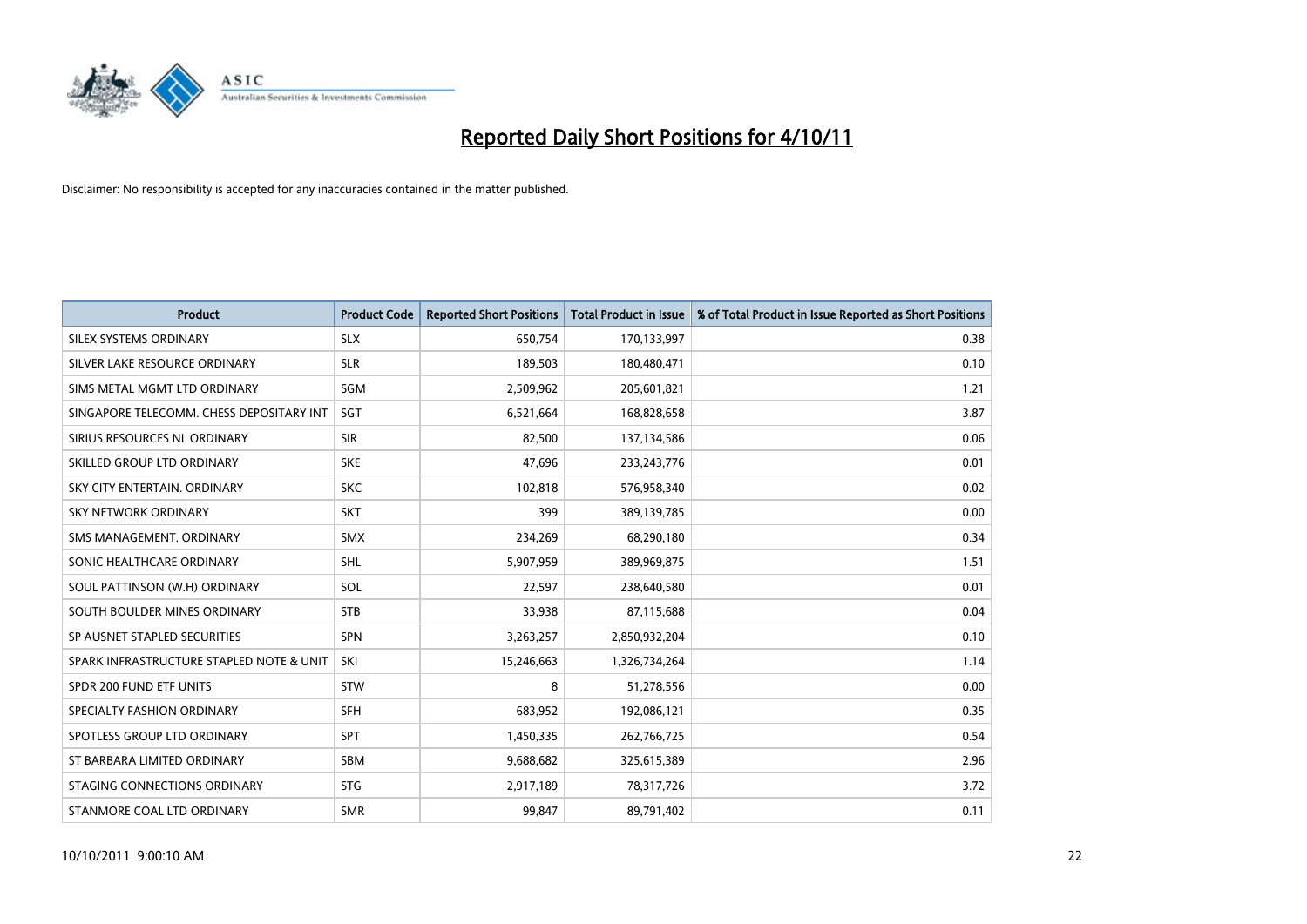

| <b>Product</b>                      | <b>Product Code</b> | <b>Reported Short Positions</b> | <b>Total Product in Issue</b> | % of Total Product in Issue Reported as Short Positions |
|-------------------------------------|---------------------|---------------------------------|-------------------------------|---------------------------------------------------------|
| STARPHARMA HOLDINGS ORDINARY        | SPL                 | 1,285,934                       | 248,026,578                   | 0.51                                                    |
| STH AMERICAN COR LTD ORDINARY       | SAY                 | 9,200                           | 257,785,604                   | 0.00                                                    |
| STH CRS ELECT ENGNR ORDINARY        | <b>SXE</b>          | 2,910                           | 160,736,826                   | 0.00                                                    |
| STHN CROSS MEDIA ORDINARY           | <b>SXL</b>          | 3,916,010                       | 705,766,444                   | 0.55                                                    |
| STOCKLAND UNITS/ORD STAPLED         | <b>SGP</b>          | 19,816,302                      | 2,363,507,116                 | 0.81                                                    |
| STRAITS RES LTD. ORDINARY           | SRO                 | 7,756,088                       | 324,796,141                   | 2.38                                                    |
| <b>STW COMMUNICATIONS ORDINARY</b>  | SGN                 | 264,590                         | 363,940,802                   | 0.06                                                    |
| SUNCORP GROUP LTD ORDINARY          | <b>SUN</b>          | 11,389,635                      | 1,286,600,980                 | 0.84                                                    |
| SUNDANCE ENERGY ORDINARY            | <b>SEA</b>          | 55,000                          | 277,098,474                   | 0.02                                                    |
| SUNDANCE RESOURCES ORDINARY         | <b>SDL</b>          | 6,391,724                       | 2,896,314,669                 | 0.20                                                    |
| SUNLAND GROUP LTD ORDINARY          | <b>SDG</b>          | 176,203                         | 215,568,076                   | 0.08                                                    |
| SUPER RET REP LTD ORDINARY          | <b>SUL</b>          | 223,398                         | 132,139,945                   | 0.16                                                    |
| <b>SWICK MINING ORDINARY</b>        | <b>SWK</b>          | 1,548                           | 236,724,970                   | 0.00                                                    |
| SYMEX HOLDINGS ORDINARY             | <b>SYM</b>          | 6,633                           | 189,166,670                   | 0.00                                                    |
| TABCORP HOLDINGS LTD ORDINARY       | <b>TAH</b>          | 11,078,831                      | 712,805,880                   | 1.56                                                    |
| <b>TALENT2 INTERNATION ORDINARY</b> | <b>TWO</b>          | 1,240                           | 146,578,584                   | 0.00                                                    |
| TAP OIL LIMITED ORDINARY            | <b>TAP</b>          | 2,251,317                       | 240,995,311                   | 0.93                                                    |
| TASSAL GROUP LIMITED ORDINARY       | <b>TGR</b>          | 64,428                          | 146,304,404                   | 0.04                                                    |
| <b>TATTS GROUP LTD ORDINARY</b>     | <b>TTS</b>          | 17,806,423                      | 1,318,687,024                 | 1.36                                                    |
| TECHNICHE LIMITED. ORDINARY         | <b>TCN</b>          | 202,241                         | 223,592,656                   | 0.09                                                    |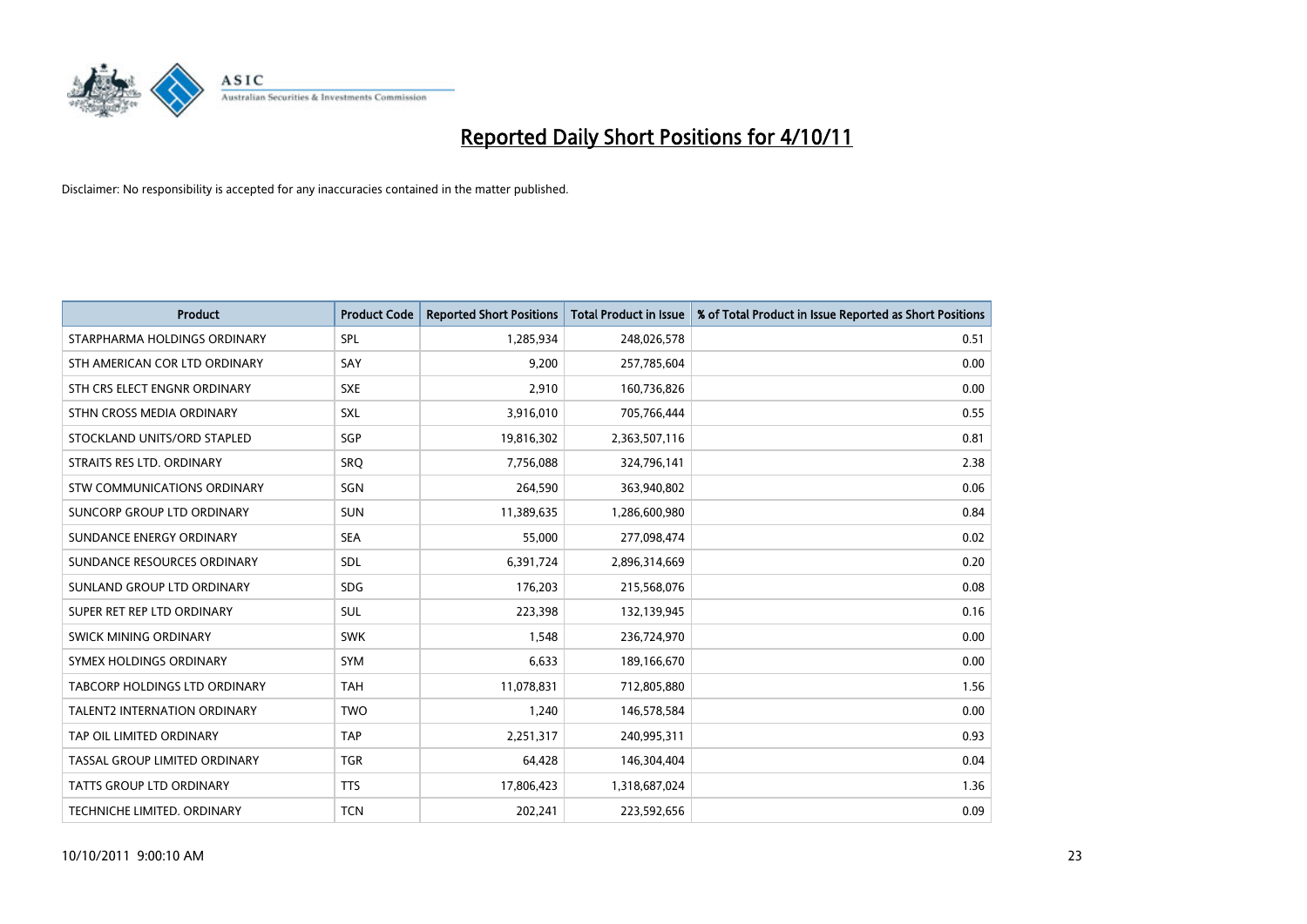

| <b>Product</b>                       | <b>Product Code</b> | <b>Reported Short Positions</b> | <b>Total Product in Issue</b> | % of Total Product in Issue Reported as Short Positions |
|--------------------------------------|---------------------|---------------------------------|-------------------------------|---------------------------------------------------------|
| <b>TECHNOLOGY ONE ORDINARY</b>       | <b>TNE</b>          | 4,945                           | 303,379,455                   | 0.00                                                    |
| <b>TELECOM CORPORATION ORDINARY</b>  | <b>TEL</b>          | 16,362,639                      | 1,924,707,065                 | 0.84                                                    |
| TELSTRA CORPORATION, ORDINARY        | <b>TLS</b>          | 63,224,830                      | 12,443,074,357                | 0.51                                                    |
| TEN NETWORK HOLDINGS ORDINARY        | <b>TEN</b>          | 41,249,028                      | 1,045,236,720                 | 3.93                                                    |
| TERANGA GOLD CORP CDI 1:1            | <b>TGZ</b>          | 164,524                         | 154,166,054                   | 0.10                                                    |
| TFS CORPORATION LTD ORDINARY         | <b>TFC</b>          | 296,793                         | 276,453,042                   | 0.11                                                    |
| THE REJECT SHOP ORDINARY             | <b>TRS</b>          | 1,383,551                       | 26,071,170                    | 5.28                                                    |
| THOR MINING PLC CHESS DEPOSITARY 1:1 | <b>THR</b>          | 2,307                           | 222,489,120                   | 0.00                                                    |
| THORN GROUP LIMITED ORDINARY         | <b>TGA</b>          | 44,282                          | 146,091,970                   | 0.03                                                    |
| <b>TIGER RESOURCES ORDINARY</b>      | <b>TGS</b>          | 329,829                         | 671,110,549                   | 0.05                                                    |
| <b>TISHMAN SPEYER UNITS</b>          | <b>TSO</b>          | 122,139                         | 338,440,904                   | 0.04                                                    |
| TNG LIMITED ORDINARY                 | <b>TNG</b>          | 4,321                           | 284,803,062                   | 0.00                                                    |
| TOLL HOLDINGS LTD ORDINARY           | <b>TOL</b>          | 21,625,184                      | 710,128,531                   | 3.05                                                    |
| TORO ENERGY LIMITED ORDINARY         | <b>TOE</b>          | 35.404                          | 965,436,676                   | 0.00                                                    |
| <b>TOWER LIMITED ORDINARY</b>        | <b>TWR</b>          | 689,519                         | 265,176,580                   | 0.26                                                    |
| TOX FREE SOLUTIONS ORDINARY          | <b>TOX</b>          | 29,201                          | 96,503,382                    | 0.02                                                    |
| TPG TELECOM LIMITED ORDINARY         | <b>TPM</b>          | 4,896,293                       | 783,894,338                   | 0.62                                                    |
| TRANSFIELD SERVICES ORDINARY         | <b>TSE</b>          | 5,233,671                       | 549,715,957                   | 0.95                                                    |
| TRANSPACIFIC INDUST, ORDINARY        | <b>TPI</b>          | 10,487,372                      | 960,638,735                   | 1.08                                                    |
| TRANSURBAN GROUP TRIPLE STAPLED SEC. | <b>TCL</b>          | 2,017,848                       | 1,450,831,425                 | 0.13                                                    |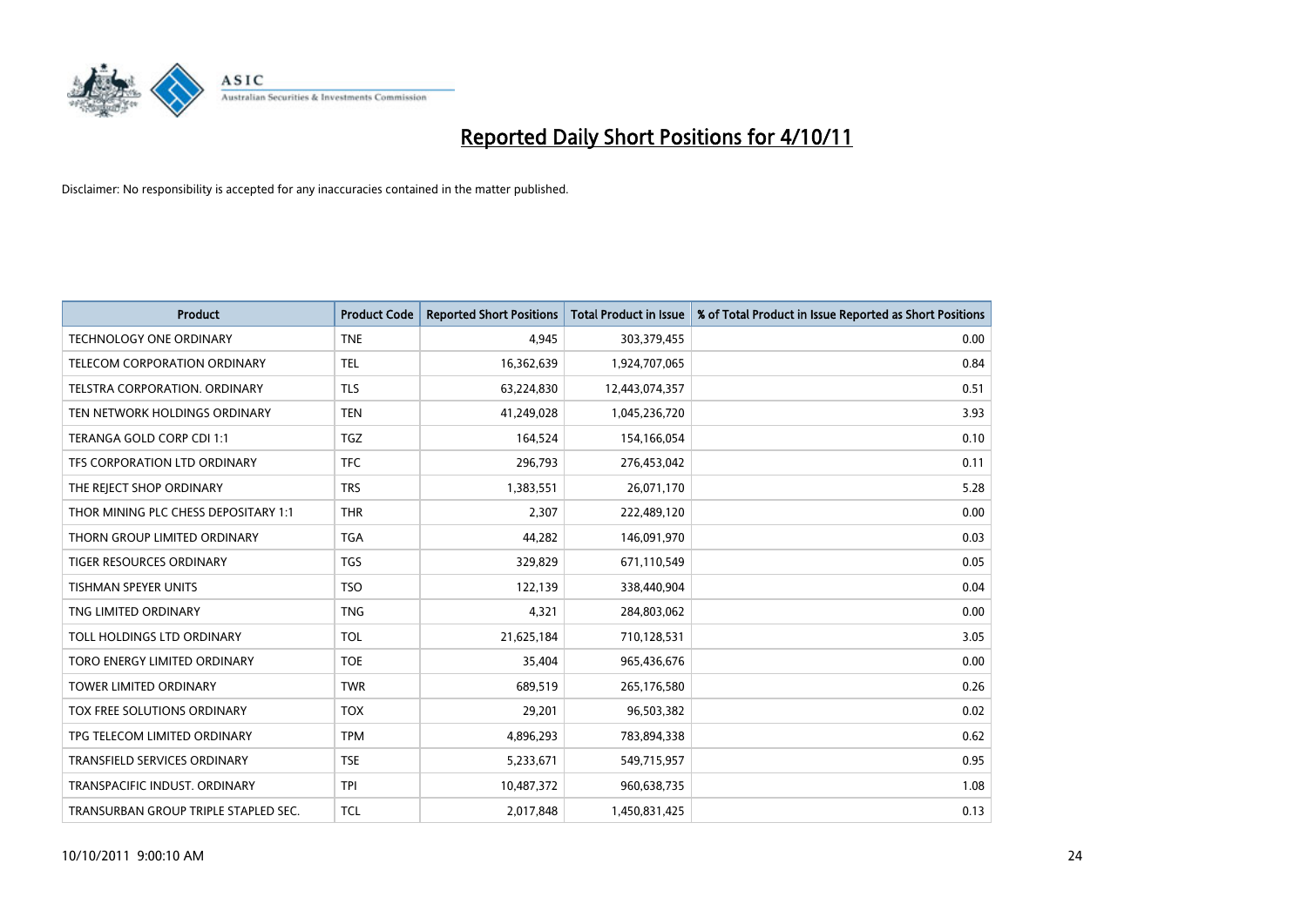

| <b>Product</b>                         | <b>Product Code</b> | <b>Reported Short Positions</b> | <b>Total Product in Issue</b> | % of Total Product in Issue Reported as Short Positions |
|----------------------------------------|---------------------|---------------------------------|-------------------------------|---------------------------------------------------------|
| TREASURY WINE ESTATE ORDINARY          | <b>TWE</b>          | 19,570,192                      | 647,227,144                   | 3.01                                                    |
| TRINITY GROUP STAPLED SECURITIES       | <b>TCO</b>          | 3,419                           | 203,405,927                   | 0.00                                                    |
| TROY RESOURCES NL ORDINARY             | <b>TRY</b>          | 84,677                          | 88,112,823                    | 0.08                                                    |
| <b>TZ LIMITED ORDINARY</b>             | <b>TZL</b>          | 20,686                          | 122,731,123                   | 0.02                                                    |
| UGL LIMITED ORDINARY                   | UGL                 | 5,210,314                       | 166,047,171                   | 3.13                                                    |
| UNILIFE CORPORATION CDI 6:1            | <b>UNS</b>          | 816,398                         | 265,814,381                   | 0.30                                                    |
| UXC LIMITED ORDINARY                   | <b>UXC</b>          | 85,380                          | 306,933,250                   | 0.03                                                    |
| <b>VDM GROUP LIMITED ORDINARY</b>      | <b>VMG</b>          | 11,116                          | 193,127,749                   | 0.01                                                    |
| <b>VENTURE MINERALS ORDINARY</b>       | <b>VMS</b>          | 275,522                         | 221,093,592                   | 0.12                                                    |
| <b>VIEW RESOURCES LTD ORDINARY</b>     | <b>VRE</b>          | 1,760                           | 881,953,670                   | 0.00                                                    |
| <b>VIRGIN BLUE HOLDINGS ORDINARY</b>   | <b>VBA</b>          | 52,297,321                      | 2,210,197,600                 | 2.38                                                    |
| VISION GROUP HLDGS ORDINARY            | <b>VGH</b>          | 78,000                          | 74,520,926                    | 0.10                                                    |
| <b>VITA GROUP LTD ORDINARY</b>         | <b>VTG</b>          | 75,190                          | 142,499,800                   | 0.05                                                    |
| VITERRA INC CDI 1:1                    | <b>VTA</b>          | 3,828                           | 68,629,939                    | 0.01                                                    |
| <b>VNGD AUS SHARES ETF UNITS</b>       | <b>VAS</b>          | 374                             | 3,812,359                     | 0.01                                                    |
| WATPAC LIMITED ORDINARY                | <b>WTP</b>          | 28,533                          | 185,160,973                   | 0.01                                                    |
| <b>WDS LIMITED ORDINARY</b>            | <b>WDS</b>          | 701                             | 144,055,662                   | 0.00                                                    |
| WEBJET LIMITED ORDINARY                | <b>WEB</b>          | 112,623                         | 73,825,433                    | 0.15                                                    |
| <b>WESFARMERS LIMITED ORDINARY</b>     | <b>WES</b>          | 20,697,319                      | 1,005,791,581                 | 2.06                                                    |
| WESFARMERS LIMITED PARTIALLY PROTECTED | <b>WESN</b>         | 104,681                         | 151,280,581                   | 0.05                                                    |